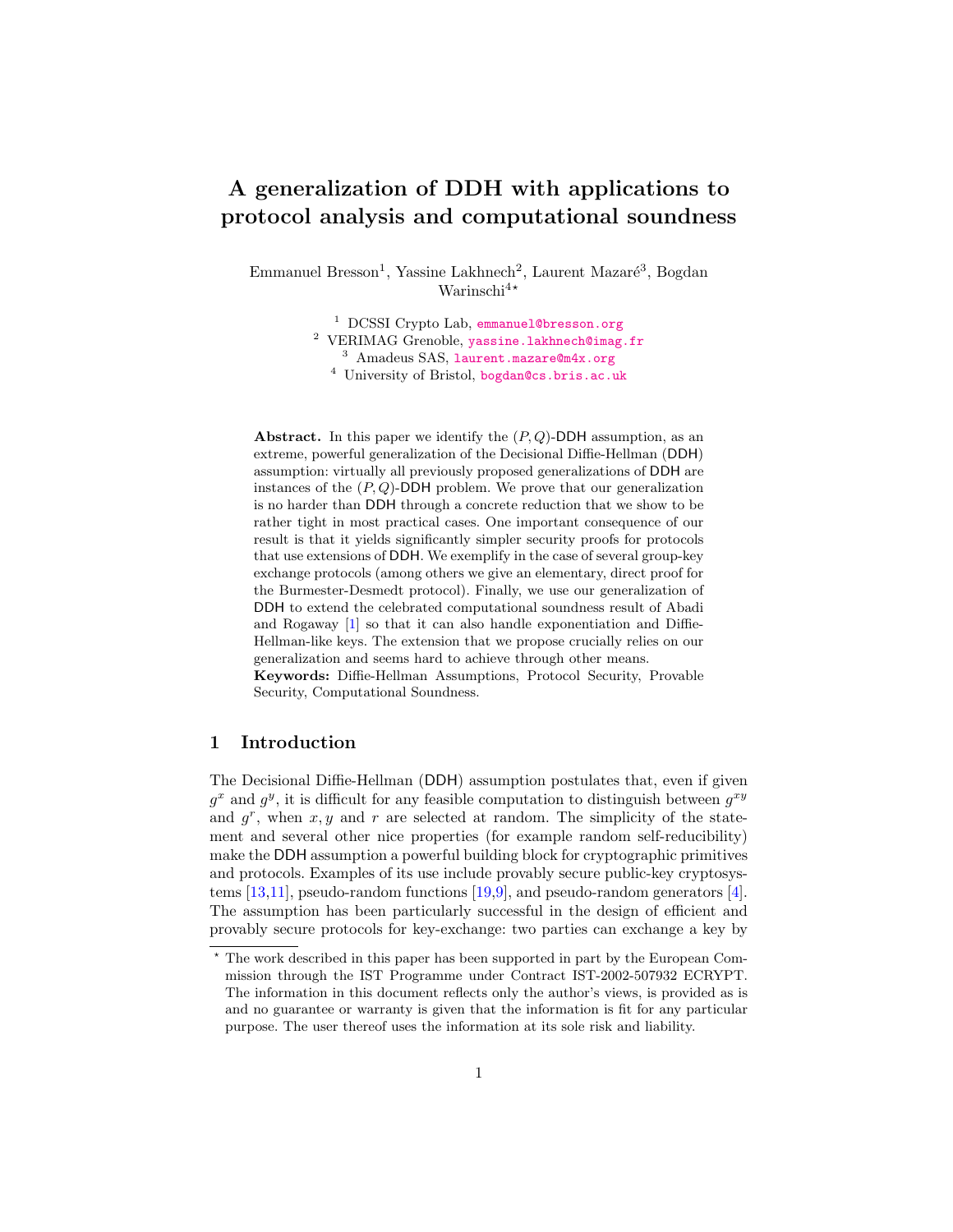sending to each other  $g^x$  and  $g^y$  (for randomly chosen x and y). Pseudorandomness of the established common key  $g^{xy}$  is ensured by the DDH assumption.

Several generalizations of the DDH assumption naturally appear in the context of extending the above scenario from the two-party case to group keyexchange protocols. Perhaps the best known such generalization is the Group Decisional Diffie-Hellman assumption proposed by Steiner et al. [\[23\]](#page-17-4) and refined by Bresson et al. [\[7\]](#page-16-2). Here, the assumption is that given all values  $g^{\prod_i x_i}$ , for up to  $n-1$  exponents, it is hard to distinguish  $g^{x_1 \cdots x_n}$  from a random power  $g<sup>r</sup>$ . The assumption is sufficient to prove secure a protocol where users that privately select powers  $x_1, x_2, \ldots x_n$  agree on a common shared key  $g^{x_1 \cdots x_n}$ . Such generalizations serve two goals. On the one hand they provide simple solutions to the problem that inspired them. More importantly, whenever such general assumptions can be reduced to a more standard assumption (as is the case of many generalizations of DDH), security proofs for protocols can be made more modular: First, prove once and for all the equivalence between the general and the basic assumption. Then, use the more general assumption as a more convenient basic building block for protocols. In this paper we investigate the limits of extending the DDH assumption. Our results are as follows.

Generalization of DDH. Our generalization of DDH is as follows:

- The adversary receives elements of the form  $g^{p(x_1,x_2,...,x_n)}$ ; here p ranges over a fixed set of polynomials P. This setting generalizes significantly all of the previous work where only monomials were allowed in the exponents  $(i.e.$  the adversary was given only elements  $g^{\prod_I x_i}$  for some subset *I*).
- The adversary receives several challenges of the form  $g^{q(x_1,x_2,...,x_n)}$ ; here q ranges over a fixed set of polynomials Q and the adversary has to determine if he is confronted with these challenges or random group elements. The adversary can see the challenges at any moment  $(i.e., not necessarily at the$ end).

We call the problem associated to polynomial sets  $P$  and  $Q$ , the  $(P, Q)$ -DDH problem. In spite of its generality we show that the  $(P,Q)$ -DDH assumption reduces to the basic DDH assumption under several mild restrictions on the polynomials in  $P$  and  $Q$ . In particular, polynomials in  $Q$  have to be linearly independent from those in P since otherwise the problem becomes trivial. In general, the loss of security in the reduction that we provide from  $(P,Q)$ -DDH to DDH may be exponential. This is to be expected, and perhaps unavoidable, due to the general setting in which we work. Fortunately, we identify several situations where the security loss stays within practical bounds and note that all practical scenarios that we are aware of are instances of these situations. Furthermore, we show that the quality of the reduction can be often improved by using the random self reducibility property of DDH. We prove the equivalence with DDH via a hybrid argument which generalizes those used previously for other generalizations of DDH. We give the formal description of the  $(P, Q)$ -DDH problem and clarify its relation to basic DDH in Section [2.](#page-3-0)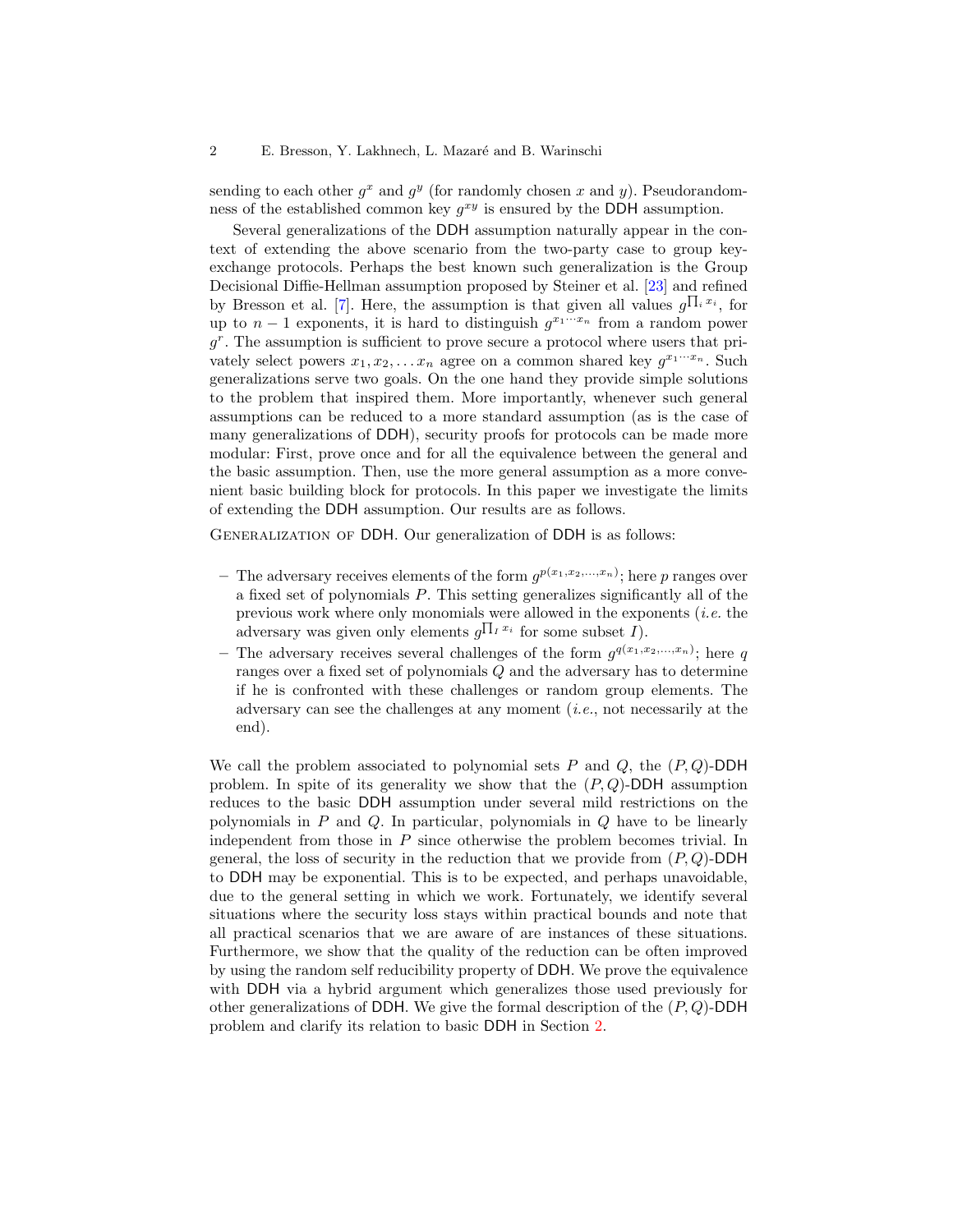Applications to protocol security. Next, we demonstrate the versatility of the  $(P,Q)$ -DDH assumption through several examples:

- we show that the multi-decisional Diffie-Hellman  $[6]$  and the Group Deci-sional Diffie-Hellman assumptions [\[7\]](#page-16-2) are instances of the  $(P,Q)$ -DDH assumption for appropriately chosen  $P$  and  $Q$ . Interestingly, for the latter assumption our main theorem yields a better reduction to DDH than in previous works.
- we use the  $(P, Q)$ -DDH assumption to provide proofs for some DDH-based key-exchange protocols in the presence of passive adversaries. In particular, we supply a simple security proof for the Burmester-Desmedt protocol, and exemplify the use of our assumption for a simple protocol that we introduce.

Our examples show that the  $(P,Q)$ -DDH problem is an extremely convenient tool for proving the security of protocols in the presence of passive adversaries. In combination with generic results that map such protocols to protocols secure against active adversaries, our simple proofs form the basis of a powerful two-step methodology for the design of provably secure protocols. 1) Prove the protocol secure against passive adversaries using our flexible assumption 2) map the protocol to one secure against active adversaries using special purpose compilers such as the one developed by Katz and Yung for the case of group-key exchange protocols [\[14\]](#page-17-5). We develop the ideas sketched above in Section [3.](#page-10-0)

Application to computational soundness. Our final application is in the context of computational soundness framework. The general goal of this research direction is to allow symbolic, and thus mechanical reasoning about protocols at an abstract, symbolic level, in such a way that symbolically derived results imply security in the standard cryptographic sense. This would permit to prove the cryptographic security of protocols, but it would avoid the standard handmade, error-prone cryptographic proofs through the use of automated tools.

In all of the prior work in this direction, the translation of results from the symbolic world to the cryptographic world is done using so-called "soundness theorems". Notice that these theorems have to deal with all arbitrary uses of the primitives in all possible protocols! This explains perhaps why exponentiation and Diffie-Hellman like keys are conspicuously missing from all existing computational soundness results: one needs to identify precisely, and in a generic way which of all possible uses of exponentiation are secure and which not. The main result of this paper accomplishes precisely that.

Based on our result we incorporate Diffie-Hellman keys in the framework proposed by Abadi and Rogaway [\[1\]](#page-16-0). We extend appropriately the symbolic language introduced in [\[1\]](#page-16-0) and show that it is possible to use the resulting language to symbolically prove indistinguishability of cryptographic distributions. In particular, this result yields a mechanical way of proving security of key-exchange protocols (in the presence of passive adversaries, with no corruption). The symbolic language and the soundness theorem are in Section [4.](#page-12-0)

Related work. A generalization of Diffie-Hellman to more general polynomials expressions was investigated by Kiltz in 2001 [\[15\]](#page-17-6), where a (single) challenge of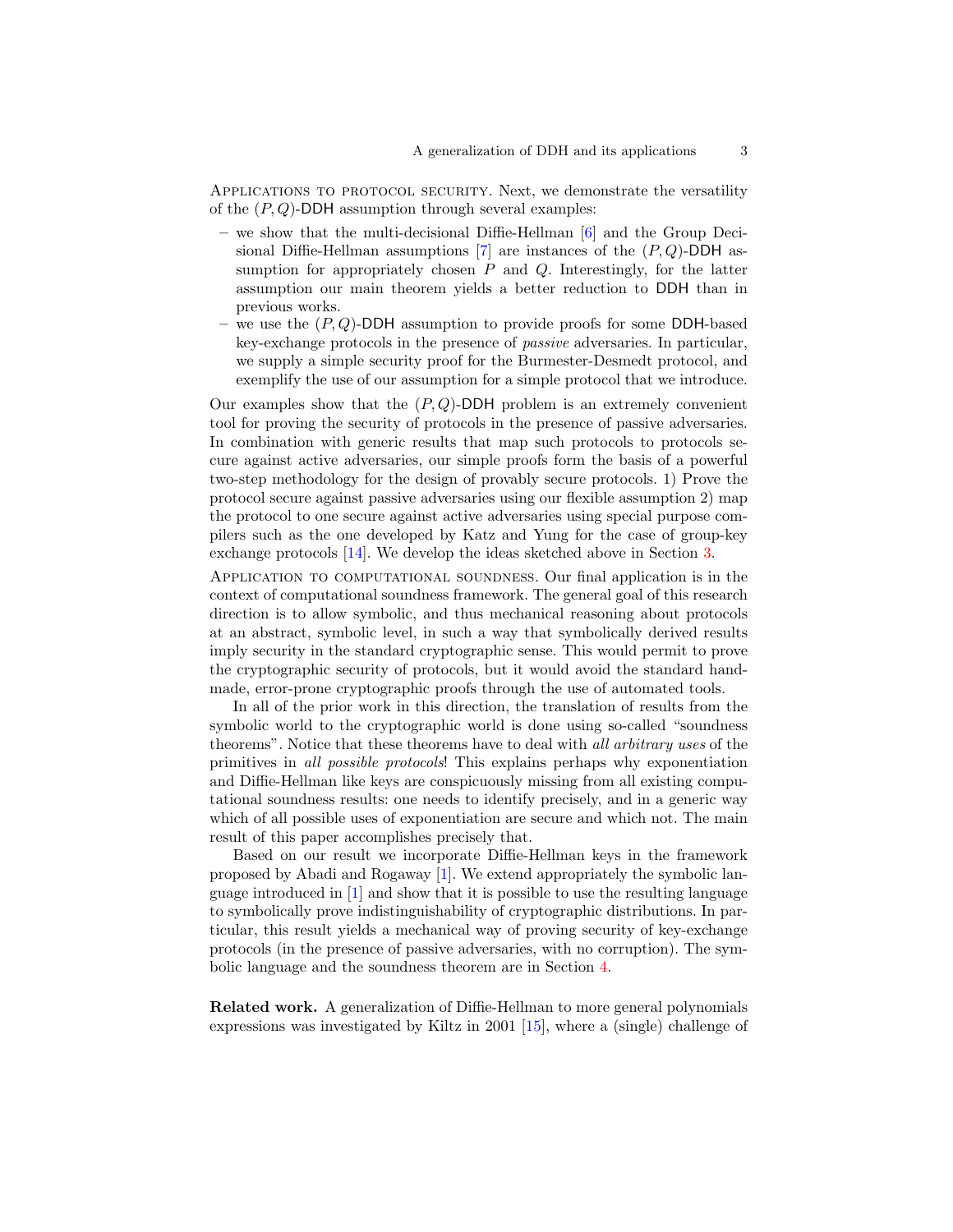the form  $g^{P(a,b)}$ , with the adversary seeing  $g^a$  and  $g^b$ , is considered. We enlarge the setting in two distinct directions: first we allow many variables instead of just two (and thus, allow the adversary to "see" many polynomials in the exponent), second we allow multiple challenges. Moreover, we provide direct and concrete applications of our main results to the analysis of cryptographic protocols. We note that the work in [\[15\]](#page-17-6) also studies the case of computational problems in generic groups [\[21\]](#page-17-7). Here we concentrate on the decisional case only, and use the standard cryptographic model. Essentially, all previous generalizations of DDH are particular case of our framework. This thus include the so-called "group Diffie-Hellman" assumptions [\[7\]](#page-16-2), in which the challenge is  $g^{x_1 \cdots x_n}$ , but also the so-called "parallel Diffie-Hellman" assumption [\[6\]](#page-16-3), in which the adversary sees  $(g^{x_1}, \ldots, g^{x_n})$  and must distinguish tuples of the form  $(g^{rx_1}, \ldots, g^{rx_n})$  from random ones  $(g^{y_1}, \ldots, g^{y_n})$ . Perhaps the closest assumption to the one that we study here is the General Diffie-Hellman Exponent (GDHE) introduced by Boneh et al. in the full version of [\[5\]](#page-16-4). We remark that GDHE has been designed to handle bilinear pairings, it has been designed with a single challenge, and its hardness has only been studied in the generic group model. Finally we notice that Square Exponent [\[16,](#page-17-8)[10,](#page-17-9)[22\]](#page-17-10) and Inverse Exponent can [\[20\]](#page-17-11) can be seen as instances of our setting.

## <span id="page-3-0"></span>2 A Generalization of the Decisional Diffie-Hellman problem

#### 2.1 The DDH Problem.

A group family G is a set of finite cyclic groups  $\mathbb{G} = \{G_\lambda\}$  where  $\lambda$  ranges over an infinite index set. We assume in the following that there exists a polynomialtime (in the bit-length of  $\lambda$ ) algorithm that given  $\lambda$  and two elements in  $G_{\lambda}$ outputs their product. (We adopt the multiplicative notation for groups).

Let  $\eta$  be the security parameter. An Instance Generator IG for  $\mathbb G$  is a probabilistic polynomial-time (in  $\eta$ ) algorithm that outputs some index  $\lambda$  and a generator g of  $G_{\lambda}$ ; therefore, IG induces a distribution on set of indexes  $\lambda$ . The Decisional Diffie-Hellman assumption states that for every probabilistic polynomial-time algorithm A, every constant  $\alpha$  and all sufficiently large  $\eta$ 's, we have:

$$
\left|\Pr\left[\mathcal{A}(\lambda,g,g^a,g^b,g^{ab})=1\right]-\Pr\left[\mathcal{A}(\lambda,g,g^a,g^b,g^c)=1\right]\right|<\frac{1}{\eta^{\alpha}},
$$

where the probabilities are taken over the random bits of  $\mathcal{A}$ , the choice of  $\langle \lambda, q \rangle$ according to the distribution  $IG(1<sup>\eta</sup>)$  and the choice of a, b and c uniformly at random in [1,  $|G_\lambda|$ ].

In the remaining of the paper we will need to deal with concrete security results. We define the advantage of *any* algorithm  $\mathcal A$  as the difference of probabilities above. We say that the DDH problem is  $(\epsilon, t)$ -hard on G if the advantage of any algorithm running in time t is upper-bounded by  $\epsilon$ . The (asymptotic) DDH assumption states it is the case for t polynomial and  $\epsilon$  negligible (in  $\eta$ ).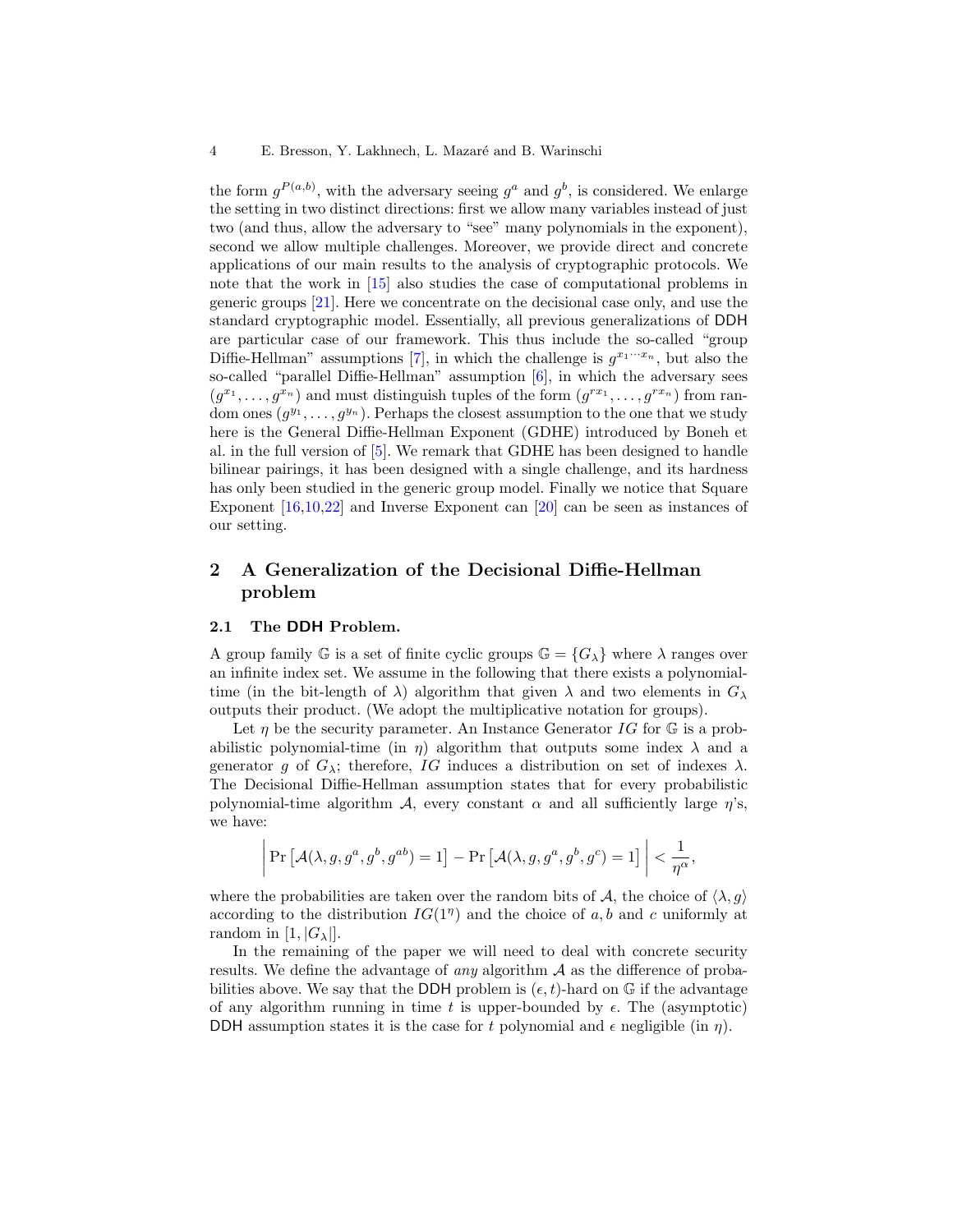### 2.2 The (P,Q)-DDH Problem.

Here we introduce formally our generalization of the Decisional Diffie-Hellman problem. As discussed in the introduction we generalize the DDH problem in two crucial directions. First, the group elements that the adversary sees are powers of g that are polynomials (instead of monomials as in the original problem and prior generalizations). Second the adversary is confronted with multiple challenges simultaneously. That is, his goal is to distinguish a list of values obtained by raising  $g$  to various polynomials from a list of random powers of  $g$ .

Let P and Q be two sets of polynomials in  $\mathbb{Z}_q[X_1, X_2, \ldots, X_n]$ . We assume that these sets are ordered, and write  $p_1, p_2, \ldots$  and  $q_1, q_2, \ldots$  for their elements, respectively. Informally, the  $(P,Q)$ -DDH-problem asks an adversary to distinguish the distributions:

<span id="page-4-0"></span>
$$
\left(\{g^{p_i(x_1,x_2,...,x_n)}\}_{p_i \in P}, \{g^{q_j(x_1,x_2,...,x_n)}\}_{q_j \in Q}\right), \text{with } x_i \stackrel{\text{s}}{\leftarrow} \mathbb{Z}_q \tag{1}
$$

and 
$$
\left(\{g^{p_i(x_1,x_2,...,x_n)}\}_{p_i\in P}, \{g^{r_j}\}_{j\in[|Q|]}\right)
$$
, with  $x_i \stackrel{\$}{\leftarrow} \mathbb{Z}_q, r_j \stackrel{\$}{\leftarrow} \mathbb{Z}_q$  (2)

Notice that our generalization is quite powerful. All previous generalizations of the DDH problem can be seen as instances of the  $(P, Q)$ -DDH problem for suitably chosen  $P$  and  $Q$ . For example:

- For sets  $P = \{X_1, X_2\}$  and  $Q = \{X_1X_2\}$ , the associated  $(P, Q)$ -DDH is the standard DDH problem.
- For sets  $P = {\prod_{i \in E} X_i \mid E \subsetneq [1, n]}$  and  $Q = {X_1 X_2 \cdots X_n}$  the associated  $(P, Q)$ -DDH problem corresponds to the group decisional Diffie-Hellman problem.
- For sets  $P = \{X_1, X_2, \ldots, X_n\}$  and  $Q = \{X_1X_{n+1}, X_2X_{n+1}, \ldots, X_nX_{n+1}\}\$ the associated  $(P, Q)$ -DDH problem is the parallel Diffie-Hellman problem (see for instance  $[6]$ ).

We call a pair of sets of polynomials  $(P, Q)$  a *challenge*. Our formalization of the  $(P,Q)$ -DDH problem departs from the more established formulations where an adversary is explicitly given as input samples from either distribution [\(1\)](#page-4-0) or distribution [\(2\)](#page-4-0) and has to decide which is the case. However here the size of sets  $P$  and  $Q$  may be exponential (for instance for the GDH problem the set  $P$ contains exponentially many polynomials), and yet we are typically interested in polynomial-time adversaries who may not have the time to read all the inputs. Therefore we provide the adversary with access to the two distributions via oracles.

**Definition 1** ( $(P,Q)$ -DDH). Let q be a prime number. Let  $\mathbb{G}$  be a group of order q, g a generator of  $\mathbb{G}$ , and  $P, Q \subseteq \mathbb{Z}_q[X_1, X_2, \ldots, X_n]$  two sets of polynomials. We define the oracles  $\textsf{Real}_{(P,Q)}$  and  $\textsf{False}_{(P,Q)}$  as follows. Both oracles first select uniformly at random  $x_i \stackrel{\text{*}}{\leftarrow} \mathbb{Z}_q$ , for  $i \in [n]$ . Then they answer two types of queries. On input (info, i) for  $1 \leq i \leq |P|$ , both Real( $_{P,Q}$ ) and Fake( $_{P,Q}$ ) answer with  $g^{p_i(x_1,x_2,...,x_n)}$ . On each new input (chall, j) for some  $1 \leq j \leq |Q|$ , oracle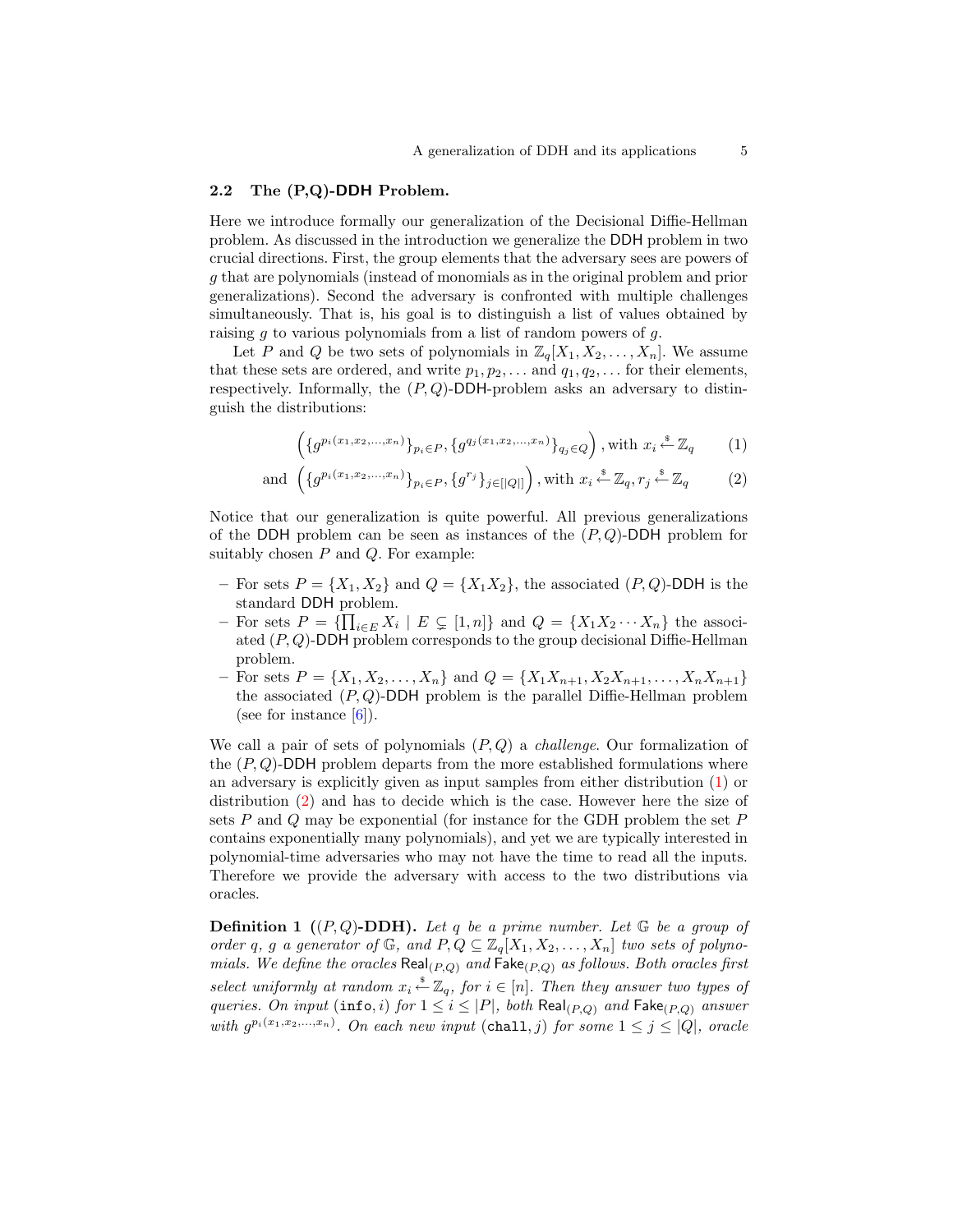Real<sub>(P,Q)</sub> answers with  $g^{q_j(x_1,x_2,...,x_n)}$  whereas oracle Fake<sub>(P,Q)</sub> selects  $r_j \stackrel{\text{s}}{\leftarrow} \mathbb{Z}_q$ and answers with  $g^{r_j}$ . The adversary can intertwine info and chall queries. His goal is to distinguish between these two oracles.

We define the advantage of an adversary  $A$  to solve the  $(P,Q)$ -DDH problem by:

$$
\mathbf{Adv}_{\mathcal{A}}^{(P,Q)\text{-DDH}} = \left| \Pr \left[ \mathcal{A}^{\mathsf{Real}_{(P,Q)}}(g) = 1 \right] - \Pr \left[ \mathcal{A}^{\mathsf{Fake}_{(P,Q)}}(g) = 1 \right] \right|
$$

where the probabilities are over the coins of the adversary and those used by the oracles. We say that the  $(P,Q)$ -DDH problem is  $(\epsilon, t)$ -hard in  $\mathbb{G}$ , if for any A running within time t,  $\mathbf{Adv}_{\mathcal{A}}^{(P,Q)\text{-DDH}} \leq \epsilon$ .

#### 2.3 Our main result: DDH implies (P,Q)-DDH

Before giving our main theorem, we introduce some necessary notions and notations. For a polynomial p we write  $mon(p)$  for the set of monomials occurring in p and write  $var(p)$  for the set of variables that occur in p. The notation is naturally extended to sets of polynomials<sup>[1](#page-5-0)</sup>. For a monomial  $m$  we denote by  $\text{ord}(m)$  the order of m (i.e., the sum of the powers of its variables). We say p is power-free if any  $X_i \in var(p)$  appears at power at most 1 (our results hold only for such polynomials). We write  $PF(\mathbb{Z}_q[X_1, X_2, \ldots, X_n])$  for the set of *power-free* polynomials with variables  $\{X_1, \ldots, X_n\}$  and coefficients in  $\mathbb{Z}_q$ . Finally, we write Span(P) for the vector space over  $\mathbb{Z}_q$  generated by P.

For some choice of the  $(P,Q)$  challenge, the  $(P,Q)$ -DDH problem is trivial (think of the case when  $P = \{x_1, x_2\}$  and  $Q = \{x_1 + x_2\}$ ). We therefore restrict the class of challenges only to the interesting cases where the polynomials in Q are linearly independent from those in  $P$ . Our main technical result will state that for all non-trivial challenges solving the  $(P, Q)$ -DDH problem reduces to solving DDH.

**Definition 2** (Non-trivial challenge). We say that challenge  $(P, Q)$  is nontrivial if Span(P)∩Span(Q) = {0} and polynomials in Q are linearly independent.

First we identify a syntactic condition on the sets  $P$  and  $Q$  which ensures that the adversary has 0 advantage in breaking the  $(P, Q)$ -DDH problem. Our condition enforces that for these challenges, which we call impossible challenges the distribution of the  $g^q(x_1, x_2, \ldots, x_n)$  (for all polynomials  $q \in Q$ ) is statistically independent from the joint distribution  $(g^p)_{p \in P}$ . The definition is somewhat technical, and uses the graph  $G_{(P,Q)}$  whose vertexes are  $mon(P \cup Q)$ , and in which there is an edge between monomials  $m_1$  and  $m_2$  if there exists  $p \in P$ such that  $m_1, m_2$  are in  $mon(p)$ . We denote by  $mon_p^+(Q)$  the set of monomials reachable in this graph from  $mon(Q)$  (that is, the strongly connected components of  $G_{(P,Q)}$  containg  $mon(Q)$ ). This set, informally, is the smallest superset of  $mon(Q)$  that is stable through linear combinations with any polynomials of P containing a monomial of  $mon_P^+(Q)$ .

<span id="page-5-0"></span><sup>&</sup>lt;sup>1</sup> For example, for set  $P = \{X_1X_3 + X_1X_4, X_2 + X_1X_4\}$  it holds that  $var(P)$  ${X_1, X_2, X_3, X_4}, \, \text{mon}(P) = {X_2, X_1X_3, X_1X_4}.$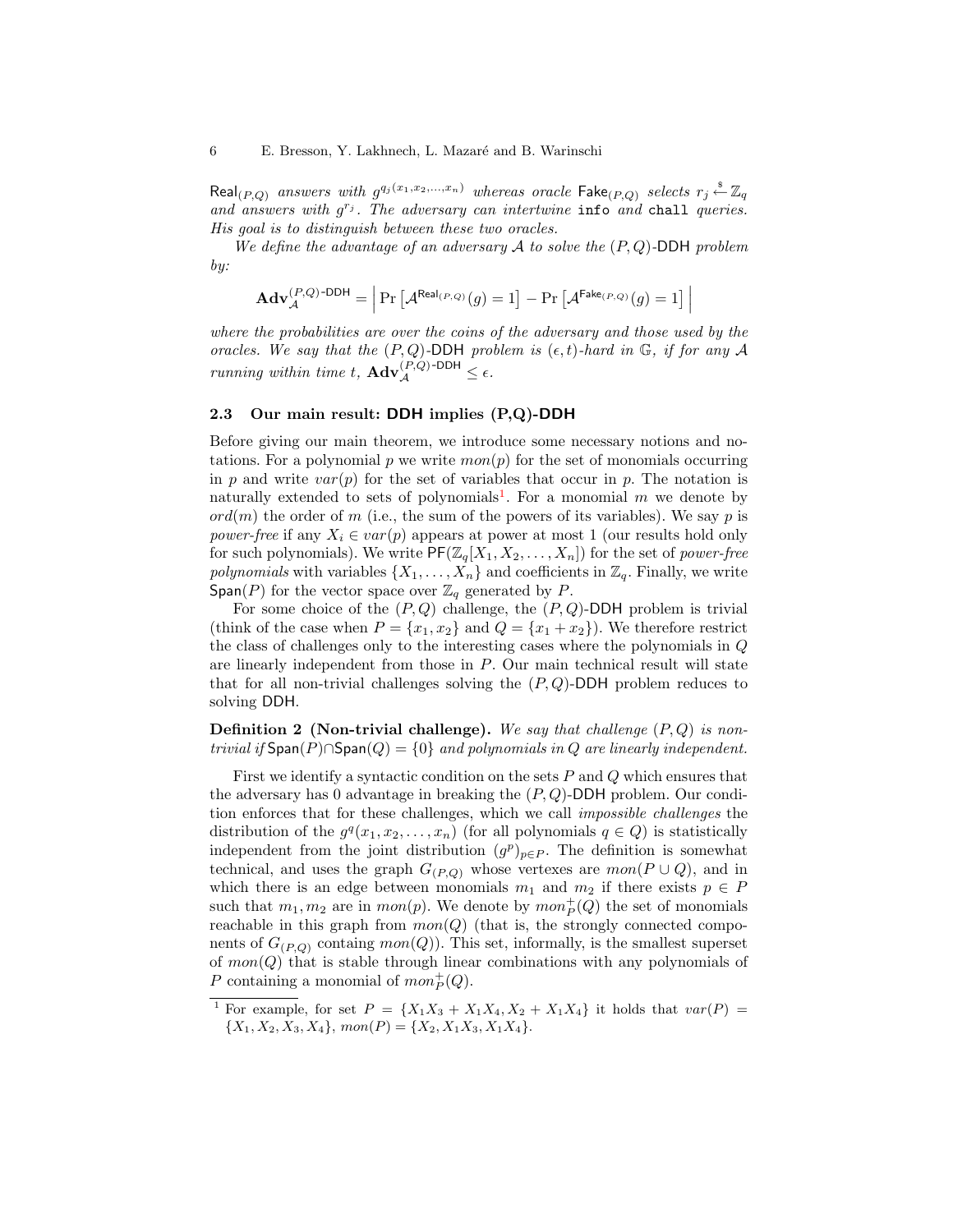Definition 3 (Impossible Challenge). We say that a non-trivial challenge  $(P,Q)$  is impossible if the two following conditions hold:

- 1.  $\forall m \in mon_P^+(Q)$ ,  $ord(m) = 1$ : all monomials in  $mon_P^+(Q)$  are variables,
- 2.  $\forall m \in mon_P^+(Q), \forall m' \in mon(P) \setminus mon_P^+(Q), m \notin var(m')$ : any monomial that occurs in  $P$  but not in mon $_P^+(Q)$  cannot contain an element of mon $_P^+(Q)$ as a variable.

The first requirement asks that all polynomials in Q are actually sums of variables. The second requirement asks that all polynomials in  $P$  either do not use any variable linked to  $Q$  (i.e. from  $\mathit{mon}^+_P(Q)$ ) or are sums of variables. The next lemma formally captures that for all challenges that satisfy these two requirements no adversary can win the associated  $(P, Q)$ -DDH problem.

**Lemma 4.** If  $(P,Q)$  is an impossible challenge then  $\text{Adv}_{\mathcal{A}}^{(P,Q)\text{-DDH}}=0$  for all adversaries A.

Strategies. The proof of our main theorem is based on a hybrid argument: it uses a sequence of transformations from a non-trivial challenge  $(P, Q)$  into an impossible challenge, such that if an adversary succeeds in the original challenge with significantly better probability than in the transformed challenge, then DDH is easy. In our formalization we use power-free polynomials with  $2^{\alpha}$  variables, that is polynomials in  $PF(\mathbb{Z}_q[X_1, X_2, \ldots, X_{2^{\alpha}}])$ , for some natural number  $\alpha$ . It is convenient to identify the index of variables with subsets of  $[\alpha]$ , and by a slight abuse of notation we identify  $X_i$  and  $X_{\{i\}}$  (for each  $i \in [\alpha]$ ). Thus, we regard  $\mathbb{Z}_q[X_1, X_2, \ldots, X_{\alpha}]$  as  $\mathbb{Z}_q[X_{\{1\}}, X_{\{2\}}, \ldots, X_{\{\alpha\}}].$ 

Given a non-trivial challenge  $(P,Q)$  with  $P,Q \subseteq \mathsf{PF}(\mathbb{Z}_q[X_1,\ldots,X_\alpha])$  we show how to build a sequence of challenges  $(P_0, Q_0), (P_1, Q_1), \ldots, (P_l, Q_l)$ , with  $P_i, Q_i \in \mathsf{PF}(\mathbb{Z}_q[X_1, X_2, \ldots, X_{2^{\alpha}}])$  such that:

- (i).  $(P,Q) = (P_0, Q_0)$
- <span id="page-6-1"></span>(ii). for each adversary A against the  $(P_i, Q_i)$ -DDH there exists an adversary B against DDH such that:

$$
\mathbf{Adv}_{\mathcal{A}}^{(P_i,Q_i)\text{-DDH}} \leq 2.\mathbf{Adv}_{\mathcal{B}}^{\mathsf{DDH}} + \mathbf{Adv}_{\mathcal{A}}^{(P_{i+1},Q_{i+1})\text{-DDH}}
$$

<span id="page-6-0"></span>(iii).  $(P_l, Q_l)$  is an impossible challenge, so  $\mathbf{Adv}_{\mathcal{A}}^{(P_l, Q_l)\text{-DDH}} = 0$ 

Our main result follows by finding an appropriate bound on the length  $l$  of the sequence.

One possible way to construct a sequence as above is as follows. Set  $(P_0, Q_0)$ to be  $(P,Q)$ . To obtain  $(P_{i+1}, Q_{i+1})$  out of  $(P_i, Q_i)$  we select a pair of variables  $X_u$  and  $X_v$  that occur together in some monomial in  $mon(P\cup Q)$ , and merge them into a new variable  $X_{u\cup v}$ . More precisely, in each monomial  $m \in mon(P \cup$ Q) where both  $X_u$  and  $X_v$  occur, we remove these two variables and replace them with  $X_{u\cup v}$ . (Recall that variables are indexed by subsets of [ $\alpha$ ].) We call one such transformation a DDH step. The procedure ends when we obtain an impossible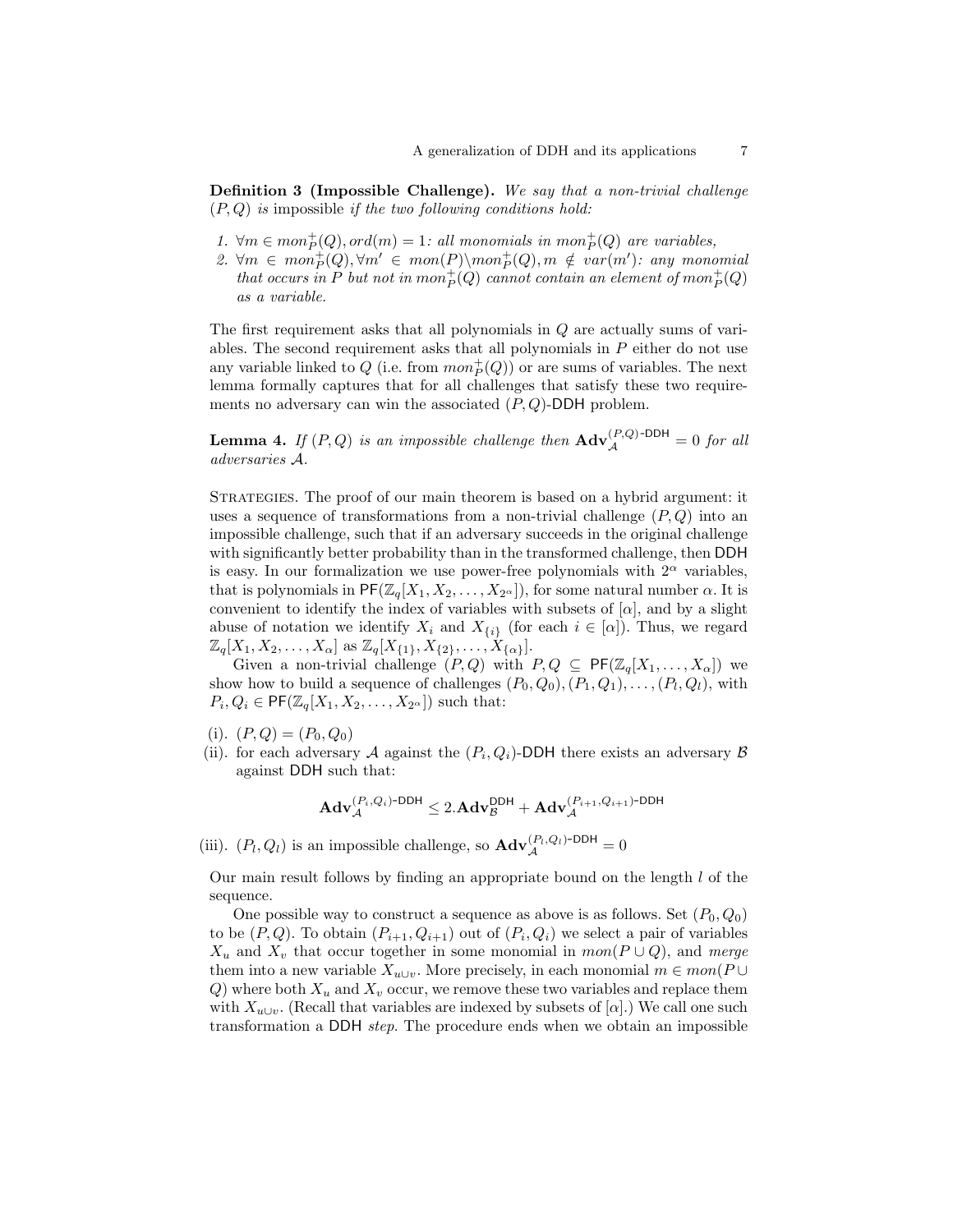challenge  $(P_l, Q_l)$  (condition [\(iii\)](#page-6-0) above). We call a sequence of DDH reductions as above a strategy, and we represent strategies as lists of pairs of variables  $(X_{u_1}, X_{v_1}), ..., (X_{u_l}, X_{v_l})$ , with  $u_i, v_i \subseteq [\alpha]$  for all i. The length of a strategy is the length of the associated list. A strategy  $\sigma$  is successful for challenge  $(P, Q)$ , if the result of applying  $\sigma$  to  $(P,Q)$  is an impossible challenge.

*Example 5.* Take  $P = \{X_1, X_2, X_3\}$  and  $Q = \{X_1X_2X_3\}$ . A successful strategy for  $(P,Q)$  is  $(X_1, X_2), (X_{1,2}, X_3)$ . That is, in the first step we replace  $X_1X_2$  by  $X_{1,2}$ , and obtain  $P_1 = P$  and  $Q_1 = \{X_{1,2}X_3\}$ . In the second step we replace  $X_{1,2}X_3$  by  $X_{1,2,3}$ . The resulting challenge  $(P, \{X_{1,2,3}\})$  is impossible.

<span id="page-7-1"></span>The following lemma shows the obtained strategies satisfy condition [\(ii\)](#page-6-1) above.

**Lemma 6.** Let  $(P', Q')$  be a challenge obtained from challenge  $(P, Q)$  by a DDH step. Then for any adversary  $A$  there exists an adversary  $B$  such that:

$$
\mathbf{Adv}_{\mathcal{A}}^{(P,Q)\text{-DDH}} = 2.\mathbf{Adv}_{\mathcal{B}}^{\mathsf{DDH}} + \mathbf{Adv}_{\mathcal{A}}^{(P',Q')\text{-DDH}}
$$

Moreover, if  $t_A$  is the execution time of A,  $N_A$  is a bound on the number of oracle queries made by A, then the execution time  $t_B$  of  $\beta$  is bounded by  $t_{\mathcal{A}}+N_{\mathcal{A}}t_{(P,Q)}$ , where  $t_{(P,Q)}$  is (a bound on) the execution time of the oracle related to challenge  $(P,Q)$ . If  $(P,Q)$  is a non-trivial challenge then  $(P',Q')$  is also a non-trivial challenge.

<span id="page-7-0"></span>The previous two lemmas yield the following concrete security relation between DDH and  $(P, Q)$ -DDH.

**Proposition 7.** Let  $P, Q \in \mathsf{PF}(\mathbb{Z}_q[X_1, X_2, \ldots, X_\alpha])$  form a non-trivial challenge. If  $(P,Q)$  has a successful strategy of length n and if the DDH problem is  $(\epsilon, t)$ -hard, then the  $(P, Q)$ -DDH is  $(\epsilon', t')$ -hard, for  $\epsilon' = 2n \cdot \epsilon$  and  $t' + Nt_{(P,Q)} = t$ where N is a bound on the number of oracle queries and  $t_{(P,Q)}$  a bound on the execution time of the oracle for challenge  $(P,Q)$ .

GENERIC STRATEGIES. We now exhibit a class of strategies, that we call *generic* strategies that are successful for arbitrary challenges  $(P,Q)$ . Recall that there are two conditions for a challenge  $(P, Q)$  to be impossible: all the monomials of  $\text{mon}_P^+(Q)$  must be variables and these variables must not occur in any other monomial of P. The idea behind generic strategies is rather simple. First, we change monomials in  $\mathit{mon}_{P}^+(Q)$  into monomials of order 1 by successively merging variables. This leads to an intermediate challenge  $(P', Q')$  for which all monomials of  $mon_{P'}^+(Q')$  are variables. Next, we deal with the fact that some variables in  $mon_{P'}^+(Q')$  may occur elsewhere in  $P'$ . Then, for any variable x in  $mon_{P'}^+(Q')$ , if x appears in a monomial m of  $P'$  whose order is greater than 2, then m is transformed using a DDH step so that  $x$  does not appear anymore in  $m$ . After applying these two steps, we obtain an impossible challenge.

*Example 8.* Consider the challenge  $(P,Q)$  where P has as single element the polynomial  $p = X_1X_2X_3X_4$  and Q has as single element the polynomial  $q =$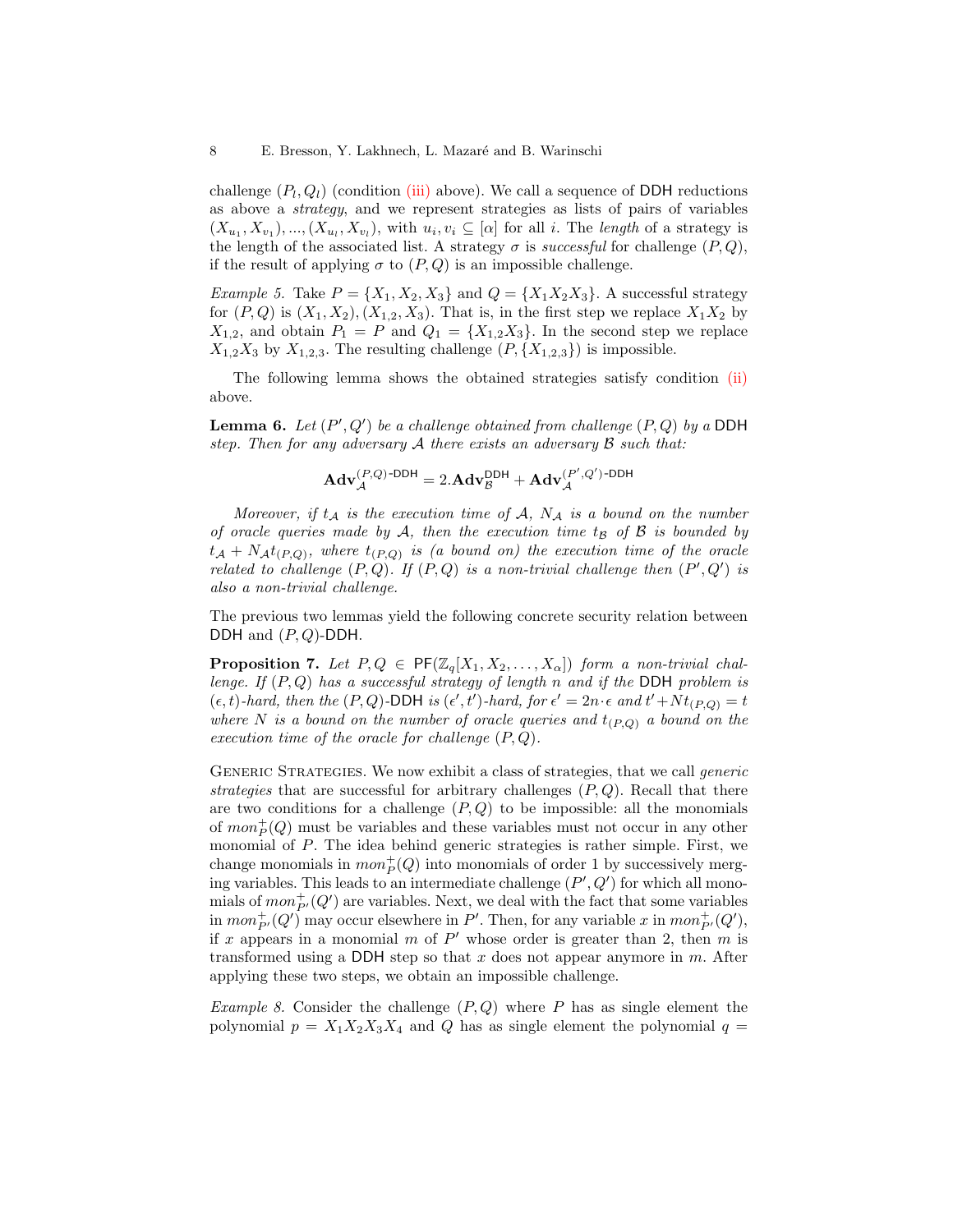$X_1X_2$ . The first step transforms q into a variable by using the DDH step  $(X_1, X_2)$ . The resulting challenge is  $(P', Q') = (\{X_{1,2}X_3X_4\}, \{X_{1,2}\})$ . Notice that  $X_{1,2}$ appears in  $P'$ , so we apply the DDH step  $(X_{1,2}, X_3)$  and obtain the challenge  $({X_{1,2,3}X_4}, {X_{1,2}})$ . This challenge is impossible therefore we found a successful strategy whose length is 2.

Next, we provide a bound on the length of generic strategies, which in turn gives an upper bound on the length of successful strategies. Let  $(P,Q)$  be an arbitrary challenge. First, we define the *order* of Q within P which we denote by  $ord_P^+(Q)$ . This quantity is defined by  $ord_P^+(Q) = \sum_{m \in mon_P^+(Q)} (ord(m) - 1).$ 

The set  $\mathsf{nm}(P,Q)$  of non-maximal elements of  $\mathsf{mon}_P^+(Q)$  is the set of monomials m which appear in  $mon_P^+(Q)$  such that there exists a monomial m' that verifies the following two requirements:

- 1. *m* is a strict sub-monomial of  $m'$ : all the variables of m appear in m' and m is different from  $m'$ .
- 2.  $m'$  is in  $mon(P)$  but is not in  $mon_P^+(Q)$ .

*Example 9.* We still consider the challenge  $(P, Q)$  where P contains one element  $p = X_1 X_2 X_3 X_4$  and Q has one element  $q = X_1 X_2$ . Then  $mon_P^+(Q)$  contains only q. Moreover q is not maximal because  $p = qX_3X_4$  hence the set of non-maximal elements  $\mathsf{nm}(P,Q)$  is also equal to  $\{q\}.$ 

We are able to show that for any non-trivial challenge there exist strategies whose length can be upper-bounded.

**Proposition 10 (Bounded strategies).** For any non-trivial challenge  $(P,Q)$ , there exists a successful strategy of length:

$$
ord^+_P(Q) + \big(2^{|{\mathsf{nm}}(P,Q)|}-1\big).\big(\alpha + ord^+_P(Q)\big)
$$

<span id="page-8-0"></span>Combined with Proposition [7,](#page-7-0) we obtain our main theorem:

**Theorem 11 (Relating**  $(P,Q)$ -DDH to DDH). Let  $(P,Q)$  be a non-trivial challenge on variables  $X_1$  to  $X_\alpha$ . If the DDH problem is  $(\epsilon, t)$ -hard, then  $(P, Q)$ -DDH is  $(\epsilon', t')$ -hard, for

$$
\epsilon'=2\epsilon\left( ord^+_P(Q)+\left(2^{|{\rm nm}(P,Q)|}-1\right)\left(\alpha+ord^+_P(Q)\right)\right)
$$

and  $t' + Nt_{(P,Q)} = t$  where N is a bound on the number of oracle queries.

Several remarks are in order. We restrict challenges to sets of power-free polynomials. Extending our result beyond this class, would require dealing with group elements of the form  $g^{X^2}$ . This seems to be a difficult problem since, for instance, the indistinguishability of  $(g^x, g^{x^2})$  and  $(g^x, g^r)$  under the DDH assumption is an open problem [\[2\]](#page-16-5). On the other hand, we can easily lift the requirement that polynomials in Q are linearly independent, and modifying appropriately the behavior of the Fake $_{(P,Q)}$  oracle. We choose to use the current formulation for simplicity.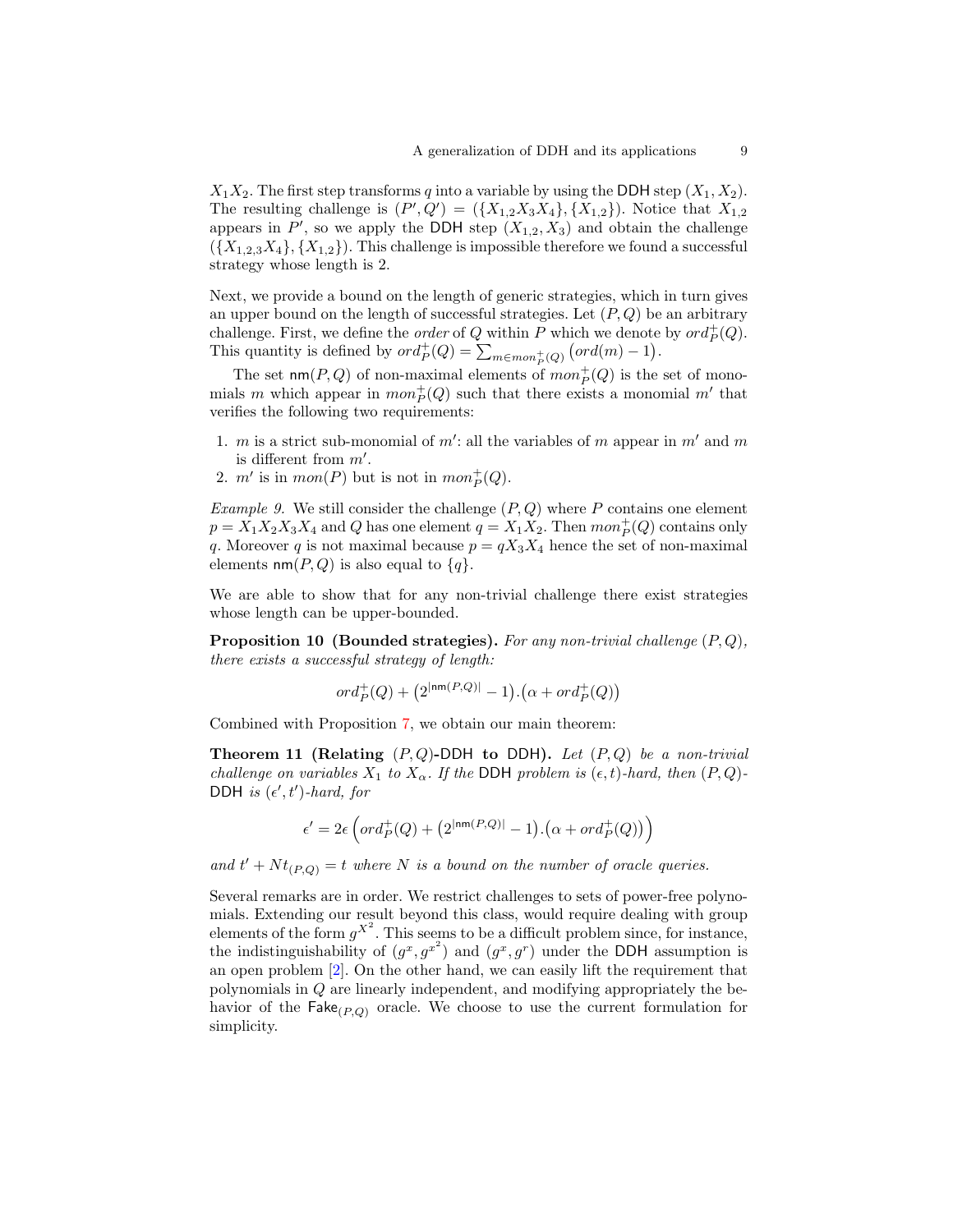The formulation of our theorem implies that in the worst case, the loss of security in our reduction may be exponential. We note however that in most, if not all, practical cases  $\textsf{nm}(P,Q)$  is empty, and in those cases the loss in security is only linear. Moreover, notice that in the case when  $P$  and  $Q$  contain only monomials the hypothesis of the theorem implies that  $mon_P^+(Q) = mon(Q) = Q$ and  $ord_P^+(Q) = \sum_{m \in Q} (ord(m) - 1)$ . In the next section we consider a few examples where our theorem gives linear security reductions in several interesting applications. However for some applications (like the Burmester-Desmedt protocol), better reductions can be found using the random self-reducibility property of DDH.

RANDOM SELF-REDUCIBILITY. As said above, the DDH problems has the nice property to be Random Self-Reducible (RSR for short). Roughly, this property means that an efficient algorithm for the average case implies an efficient algorithm for the worst case. In the case of DDH, when randomizing an instance, one gets instances, which (1) are uniformly distributed, (2) have all the same solution as the original instance. Thus, being able to solve a single random instance implies that we can solve any instance. As an illustration, let  $(X, Y, Z) = (g^x, g^y, [g^{xy} | g^z])$  be an instance of DDH (the notation  $Z = [A|B]$ ) means that the problem is to decide whether  $Z$  equals  $A$  or  $B$ ). It is easy to see that for  $\alpha$  and  $\beta$  chosen at random,  $(X^{\alpha}, Y^{\beta}, Z^{\alpha\beta})$  is a new, random instance with the same (decision) solution than the original one.

Here we use RSR as introduced in lemma 5.2 of [\[3\]](#page-16-6): from  $(g^x, g^y, [g^{xy}|g^z])$  we generate two new instances of DDH:  $(g^{\alpha x}, g^y, [g^{\alpha xy}]g^{\alpha z}]$ , where  $\alpha$  is randomly sampled in  $\mathbb{Z}_q$  and  $(g^{\alpha x}, g^{\beta y}, [g^{\alpha \beta xy} | g^{\alpha \beta z}])$  where  $\alpha$  and  $\beta$  are sampled in  $\mathbb{Z}_q$ . Using this, we are able to lower the bound given in proposition [7](#page-7-0) by giving a finer definition of the weight of a sequence. The idea is that multiple steps can be combined in a single step using RSR. A strategy  $(X_{u_1}, X_{v_1}), \ldots, (X_{u_k}, X_{v_k})$ is said to be *randomly self-reducible* (RSR) for a challenge  $(P, Q)$  if:

- For step *i*,  $X_{u_i}$  and  $X_{v_i}$  have not been introduced in previous steps: for any  $j < i$ ,  $u_i$  and  $v_i$  are different from  $u_j \cup v_j$ .
- For step i,  $X_{v_i}$  has to be fresh, i.e. this variable was never used in previous steps: for any  $j < i$ ,  $v_i$  is different from  $u_j$  and  $v_j$ .
- Let  $X_u$  and  $X_v$  be two distinct variables from the strategy, if the product  $X_u$ . $X_v$  occurs in P or Q, then there exists a step i such that  $u = u_i$  and  $v = v_i$  (or  $u = v_i$  and  $v = u_i$ ).

Then the weight of such a sequence is 1 as it only counts as a single step and we can extend the result of lemma [6.](#page-7-1) The idea is that all the kind of "independence" of variables captured by the above conditions allows us to use a single DDH challenge to deal with all the steps  $(X_{u_i}, X_{v_i})$  at once. Formally, we have the following:

<span id="page-9-0"></span>**Lemma 12.** Let  $(P', Q')$  be a challenge obtained from challenge  $(P, Q)$  by a RSR strategy. Then for any adversary  $A$  there exists an adversary  $B$  such that:

$$
\mathbf{Adv}_{\mathcal{A}}^{(P,Q)\text{-DDH}} = 2.\mathbf{Adv}_{\mathcal{B}}^{\mathsf{DDH}} + \mathbf{Adv}_{\mathcal{A}}^{(P',Q')\text{-DDH}}
$$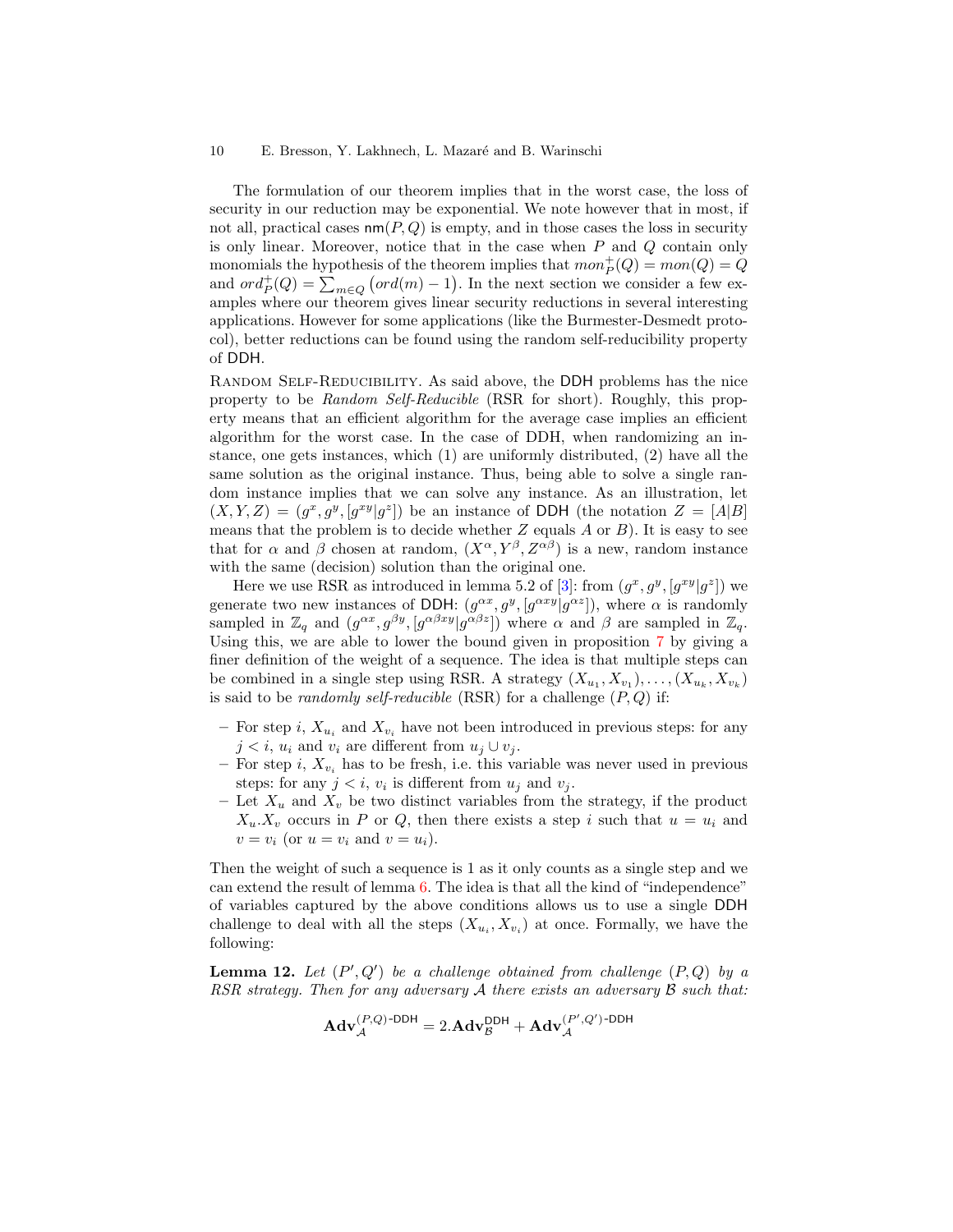Moreover, if  $t_A$  is the execution time of A,  $N_A$  is a bound on the number of oracle queries made by A, then the execution time  $t_B$  of B is bounded by  $t_A + N_A t_{(P,Q)}$ , where  $t_{(P,Q)}$  is (a bound on) the execution time of the oracle related to challenge  $(P,Q).$ 

We exemplify the use of RSR strategies in obtaining better reductions in Section [3](#page-10-0) for the case of the Burmester-Desmedt protocol.

# <span id="page-10-0"></span>3 Applications: simple proofs for Diffie-Hellman-based protocols

In this section, we show the applicability of our main theorem in a few different contexts. First we apply it to reprove equivalence between the Group DDH problem and basic DDH. Our result yield a tighter security reduction than previous result. As explained in the introduction, our theorem can be used to easily obtain relation between the hardness of DDH and various of its extensions. To illustrate the simplicity associated to using the  $(P, Q)$ -DDH assumption we show how to use it to link the reverse DDH assumption (which we introduce) and basic DDH. Finally, we demonstrate that our theorem yields simpler proofs of security for group key-exchange protocols in the presence of passive adversaries, and we show how to obtain a proof for the Burmester-Desmedt protocol.

Throughout this section, we work in a group in which the DDH problem is  $(\epsilon, t)$ -hard and work with polynomials with  $\alpha$  variables  $X_1, \ldots, X_\alpha$  (we assume  $\alpha$  to be equal to the security parameter.)

GDDH. The Group Decisional Diffie-Hellman (GDDH) problem [\[23\]](#page-17-4) can be formalized with the challenge  $(P,Q)$ :

 $-P = {\prod_{i \in E} X_i \mid E \subsetneq [1, \alpha]},$  that is, P contains all the monomials of order up to  $\alpha - 1$ .

$$
- Q = \{\prod_{1 \leq i \leq \alpha} X_i\}.
$$

Clearly,  $\text{Span}(P) \cap \text{Span}(Q) = \{0\}$  and therefore we can apply Theorem [11.](#page-8-0) Notice that sets P and Q contain only monomials and since  $X_1X_2\cdots X_\alpha$  is trivially maximal in P, it follows that the  $(P, Q)$ -DDH problem is  $(\epsilon', t')$ -hard, with  $\epsilon' = 2(\alpha - 1)\epsilon$  and  $t' = t - Nt_{(P,Q)} \geq t - t't_{(P,Q)}$ . Thus t' is greater than  $t/(1+t_{(P,Q)})$ . Moreover, when calling the oracle, the worst case consists in generating all the  $X_i$  and multiplying them, which can be done time polynomial in  $\alpha$ . Our results contrasts with that of [\[7\]](#page-16-2) where the reduction is linear but requires an exponential time in  $\alpha$ .

Reverse GDDH. We illustrate the use of non-maximal elements through an example that we call the Reverse GDDH problem. This problem is given by the challenge  $(P, Q)$ :

 $-P = \{\prod_{i \in E} X_i \mid E \subseteq [1, \alpha] \wedge E \neq \{1\}\}\$ , that is, P contains all the possible monomials except  $X_1$ .

$$
-Q = \{X_1\}.
$$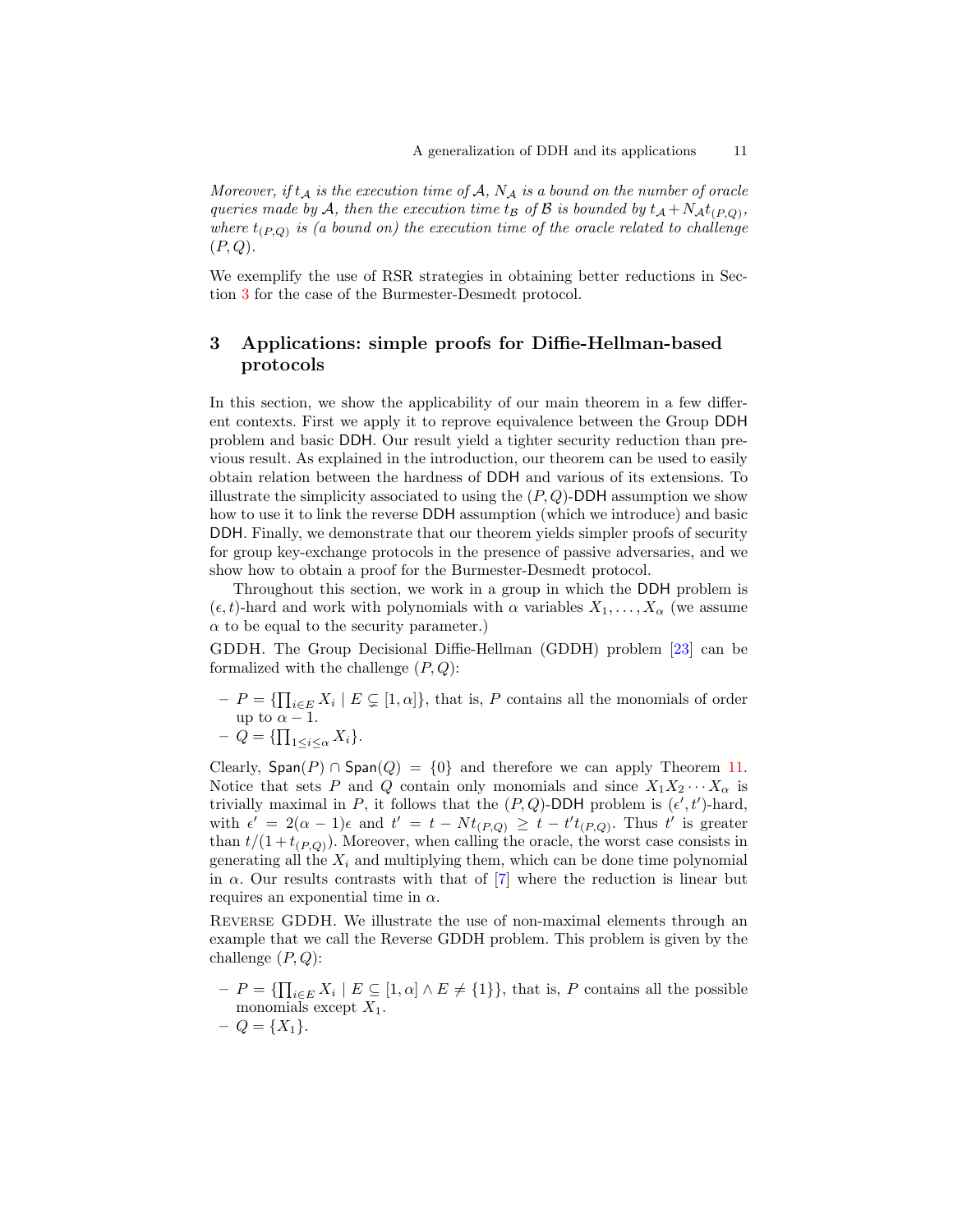Since  $X_1$  is not maximal in P we have that  $|\text{nm}(P,Q)| = 1$ . By Theorem [11](#page-8-0) we obtain that the loss of security is  $\epsilon' = 2\alpha\epsilon$ , which is linear in the security parameter.

THE BURMESTER-DESMEDT PROTOCOL. Introduced in [\[8\]](#page-17-12) and later analyzed in [\[14\]](#page-17-5), this protocol is a two-round key exchange protocol between  $\alpha$  parties. In the first round, each user  $U_i$  samples a random  $X_i$  and broadcasts  $g^{X_i}$ . In the second round,  $U_i$  broadcasts  $g^{X_i X_{i+1} - X_{i-1} X_i}$  (with the convention that  $X_0 = X_\alpha$ and  $X_{\alpha+1} = X_1$ ). The common secret is  $g^{X_1 X_2 + \dots + X_{\alpha} X_1}$ .

Recall that in the passive setting, security of such a group key-exchange protocol is roughly modeled as follows. First the (passive) adversary observes bitstrings for the different messages exchanged by the participants (using so-called Execute queries). At some point the adversary decides to challenge the shared secret by trying to distinguish that secret from a random element (the so-called Test query). The adversary is allowed to intertwine his queries. The model, actually corresponds to the  $(P, Q)$ -DDH assumption, where the polynomials that correspond to the messages sent by parties are placed in  $P$  and the polynomial that corresponds to the shared secret is in  $Q$ . Therefore the  $(P, Q)$ -DDH assumption that corresponds to polynomials:

- $-P = \{X_i \mid 1 \leq i \leq \alpha\} \cup \{X_iX_{i+1} X_{i-1}X_i \mid 1 \leq i \leq \alpha\}$  corresponds to the broadcast messages.
- $-Q = \left\{ \sum_{i=1}^{\alpha} X_i X_{i+1} \right\}$  corresponds to the shared secret.

is equivalent to the security of the Burmester Desmedt protocol against passive adversaries.

It is easy to check that  $\text{Span}(P) \cap \text{Span}(Q) = \{0\}$  (see for instance [\[14\]](#page-17-5)). Here again  $Q$  has only one element and this element is maximal in  $P$ . We get  $ord_P^+(Q) = \alpha$  and after applying Theorem [11,](#page-8-0)  $\epsilon' = 2\alpha\epsilon$ , that is we obtain a linear reduction.

The reduction factor obtained through the use of Theorem [11](#page-8-0) is based on generic strategies and is not optimal. Next we show that it is possible to use RSR strategies to obtain better reduction factors (essentially matching the ones that appear in [\[14\]](#page-17-5)). For simplicity, we assume that  $\alpha$  is a multiple of 3. The assumption does not change the asymptotic factors obtained through the reduction bellow. We proceed in two steps: First, we apply the RSR strategy:

$$
(X_1, X_2)(X_4, X_5) \dots (X_{3i+1}, X_{3i+2}) \dots
$$

Let  $(P', Q')$  be the resulting challenge. Finally, by applying the following RSR strategy

$$
(X_2, X_3)(X_3, X_4)(X_5, X_6)(X_6, X_7)\ldots (X_{3i+2}, X_{3i+3}), (X_{3i+3}, X_{3i+4})\ldots
$$

we obtain an impossible challenge. Using Lemma [12](#page-9-0) twice, we get that for any adversary A against  $(P, Q)$ -DDH there exists an adversary B (of similar time complexity) against DDH such that  $\mathbf{Adv}_{\mathcal{A}}^{(P,Q)\text{-DDH}} = 4\mathbf{Adv}_{\mathcal{B}}^{\text{DDH}}.$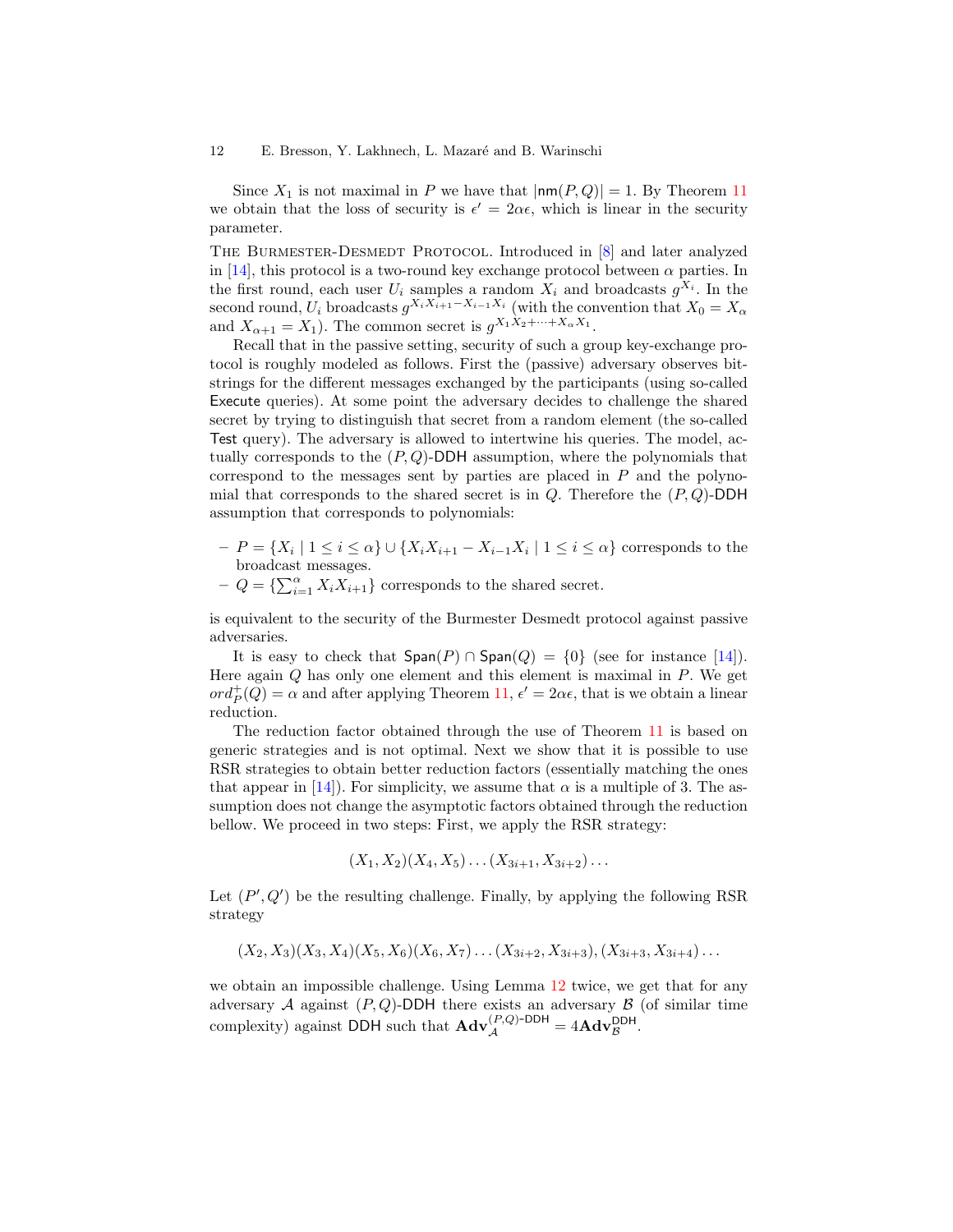Centralized Diffie-Hellman. We introduce a toy group key exchange protocol in order to illustrate how our results can be used to easily prove such new protocols. This key distribution protocol considers  $\alpha - 2$  users  $U_1, \ldots, U_{\alpha-2}$  and a server S. Each user  $U_i$  randomly samples a group element  $X_i$ , while the server S samples two group elements  $X_{\alpha-1}$ ,  $X_{\alpha}$ . Then each user  $U_i$  sends  $g^{X_i}$  to S and receives  $g^{X_{\alpha}+X_iX_{\alpha-1}}$ . The server also broadcasts  $g^{X_{\alpha-1}}$ . The shared secret is  $g^{X_{\alpha}}$ . The security of the shared key is captured by the challenge  $(P,Q)$ , where:

- $-P = \{X_i \mid 1 \leq i \leq \alpha 1\} \cup \{X_\alpha + X_i X_{\alpha-1} \mid 1 \leq i \leq \alpha 2\}$  corresponds to the broadcast messages.
- $Q = \{X_{\alpha}\}\)$  corresponds to the shared secret.

Each monomial  $X_iX_{\alpha-1}$  appears only once, thus  $\textsf{Span}(P) \cap \textsf{Span}(Q) = \{0\}.$ The set Q has only one element and this element which is maximal in P. Thus  $mon(Q) = \{X_{\alpha}\}\$ and  $mon_P^+(Q) = \{X_{\alpha}, X_1X_{\alpha-1}, \ldots, X_{\alpha-2}X_{\alpha-1}\}\$  from which it follows that  $\sigma d^+_{P}(Q)$  is  $\alpha - 2$ . The loss of security in the reduction is thus only linear.

# <span id="page-12-0"></span>4 A symbolic logic for Diffie-Hellman exponentials and encryption

In this section we give a symbolic language for representing messages formed by using nonces, symmetric encryption and exponentiation. In some sense, the language that we give in this section is a formal "notation" for distributions. This notation has the crucial property that it can be used to automatically reason about the indistinguishability of distributions that arise in cryptographic protocols, without resorting to reduction proofs. For example, using this language, one can define and reason about the security of keys in multicast protocols (see for example [\[17\]](#page-17-13)) in a way that is meaningful to standard cryptographic models. The main ingredient that enables for such results is a soundness theorem which explains how results at the abstract level of the notation that we introduce map to results about the indistinguishability of distributions.

Syntax. First we make precise the set of symbolic messages that we consider. Let Keys, Nonce and Exponents be three countable disjoint sets of symbols for keys, random nonces, and exponents. We let Poly be the set of power-free polynomials with variables in **Exponents** and coefficients in  $\mathbb{Z}_q$ . The set **Msg** of message expressions is defined by the following grammar:

# ${\rm Msg}::={\rm Keys}\mid{\rm g}^{{\rm Poly}}\mid{\rm None}\mid ({\rm Msg},{\rm Msg})\mid \{{\rm Msg}\}_{\rm Keys}\mid \{{\rm Msg}\}_{h({\rm g}^{{\rm Poly}})}$

Equality for expressions is defined modulo polynomial equality. For example, let p and q be two polynomials from **Poly** such that  $p = q$  (for classical polynomial equality, e.g.  $p = X_1 + X_2 + X_1$  and  $q = 2X_1 + X_2$ , then  $\mathbf{g}^p = \mathbf{g}^q$ . COMPUTATIONAL INTERPRETATION. One should think of the elements of Msg as symbolic representation for (ensembles of) distributions . For instance, elements of Keys represent (the distributions of) cryptographic keys obtained by running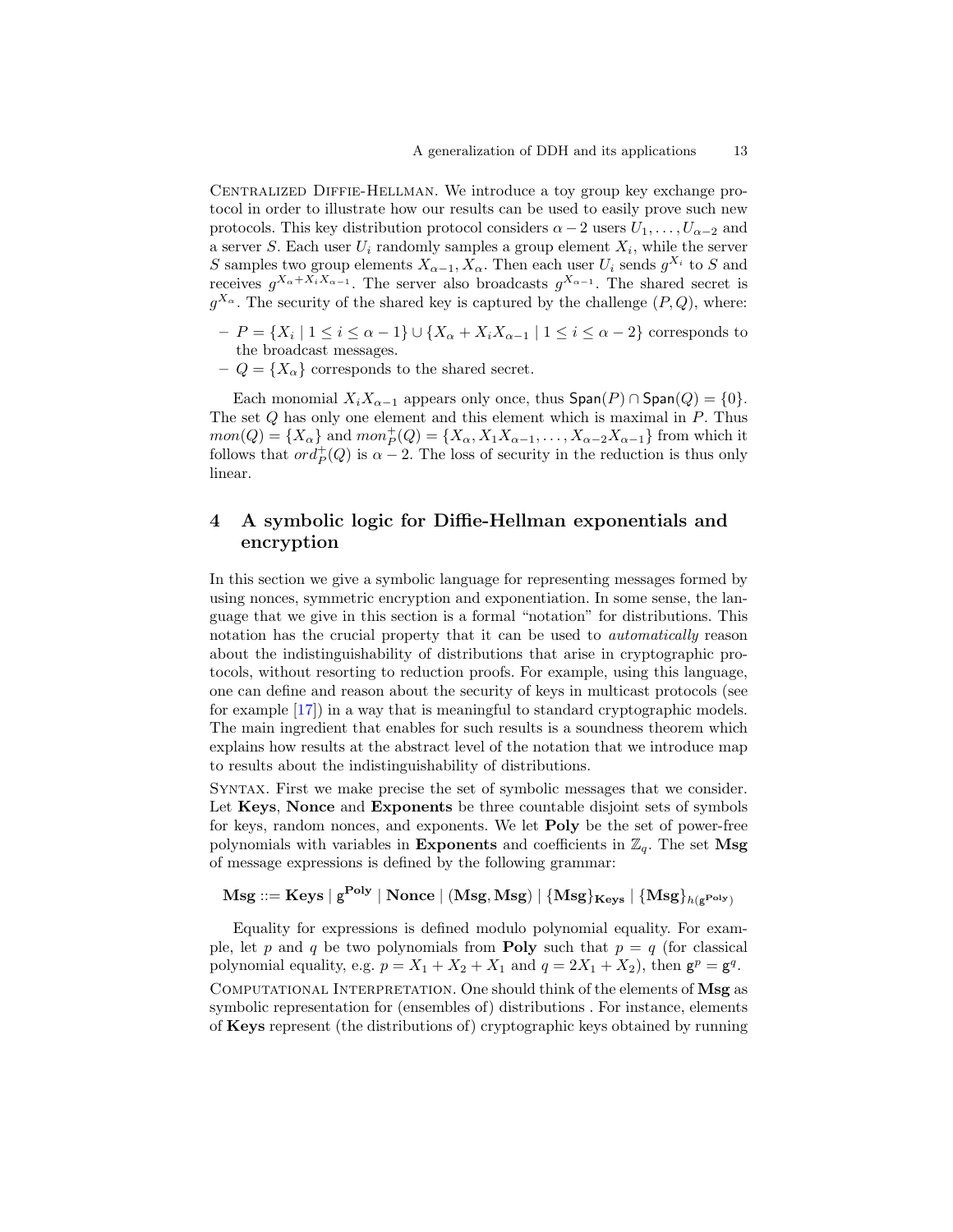the key generation algorithm of some (fixed) encryption scheme. A term like  $g^X$  represents the distribution of  $g^x$  when exponent x is chosen at random, and  $h(\mathbf{g}^{X_1 X_2})$  represents the distribution of keys obtained by applying a hash function to  $g^{x_1x_2}$  for random  $x_1$  and  $x_2$ . A slightly more complex example is the expression:  $(g^x, g^y, \{K\}_{h(g^{xy})})$  that represents the distribution of a conversation between two parties that first exchange a Diffie-Hellman key, and then use this key to encrypt a symmetric key.

Let us precise how symbolic expressions are mapped to distributions. Consider a symmetric encryption scheme  $\Pi = (\mathcal{K}\mathcal{G}, \mathcal{E}, \mathcal{D})$ , a family of groups  $\mathbb{G} =$  $(\mathbb{G}_n)_{n\in\mathbb{N}}$  which come with a publicly known generator **g** for each security parameter, and an efficiently computable function  $h : \mathbb{G}_\eta \to \{0,1\}^\eta$  to derive cryptographic keys out of exponentials.

We associate to each expression  $E \in \mathbf{Msg}$  and security parameter  $\eta \in \mathbb{N}$  a distribution  $\hat{E}$  (to avoid cluttered notation we omit to show the dependency on  $\Pi$ , G and  $\eta$ .) We define this distribution as the output of the following randomized algorithm: For each key symbol  $K$  that occurs in  $E$  we generate a value  $\widehat{K} \stackrel{\$}{\leftarrow} \mathcal{KG}(\eta)$ ; for each variable  $X_i \in \mathbf{Exponents}$  we select  $\widehat{X} \stackrel{\$}{\leftarrow} \{1, \ldots, |\mathbb{G}_{\eta}|\};$  for every nonce  $N \in \mathbf{None}$  we select  $\widehat{N} \stackrel{\$}{\leftarrow} \{0, 1\}^{\eta}$ . The output  $\widehat{E}$  is computed inductively on the structure of  $E: (\widehat{E_1, E_2}) = \widehat{E_1} \cdot \widehat{E_2}$ ,  $g^{p(\widehat{X_1},...,X_n)} = g^{p(\widehat{X_1}...,\widehat{X_n})}$ ,  $\widehat{\{E\}_K} = \mathcal{E}(\widehat{E}, \widehat{K}),$  and  $\widehat{\{E\}_h(g^p)} = \mathcal{E}(\widehat{E}, h(\widehat{\mathfrak{g}^p})).$ 

THE SYMBOLIC ADVERSARY. Now we explain how one can reason symbolically about secrecy of message in expressions. Security of encryption in symbolic messages is captured by an axiomatically defined deduction relation  $\vdash$ . The  $\vdash$  relation defines precisely when an expression  $E \in \mathbf{Msg}$  can be deduced from a finite set of expressions  $S \subseteq \mathbf{Msg}$  (written  $S \vdash E$ ) by a passive eavesdropper. The deduction relation  $\vdash$  is an extension of the standard Dolev-Yao inference system [\[12\]](#page-17-14) and is given by the following rules:

$$
\frac{E \in S}{S \vdash E} \qquad \frac{S \vdash (E_1, E_2)}{S \vdash E_1} \qquad \frac{S \vdash (E_1, E_2)}{S \vdash E_2} \qquad \frac{S \vdash \{E\}_K \quad E \vdash k}{S \vdash E}
$$

We only consider deduction rule in this axiomatisation. Indeed the  $\vdash$  relation is only used to check that a key or an exponentiation can be deduced, thus composition rules are useless.

To the standard Dolev-Yao rules that capture security of encryption, we add several rules for dealing with exponentials, and keys derived from exponentials:

$$
\frac{E \vdash g^p \quad E \vdash g^q}{E \vdash g^{\lambda p+q}} \lambda \in \mathbb{Z}_q \qquad \frac{E \vdash \{m\}_{h(g^p)} \ E \vdash g^p}{E \vdash m}
$$

The first rule says that the adversary knows the generator g of the group; the second says that the adversary can multiply group elements that it knows, and raise group elements that it knows to arbitrary powers in  $\mathbb{Z}_q$ . The last rule allows the adversary to decrypt a ciphertext under a key derived from an exponential, provided that the adversary can compute that exponential.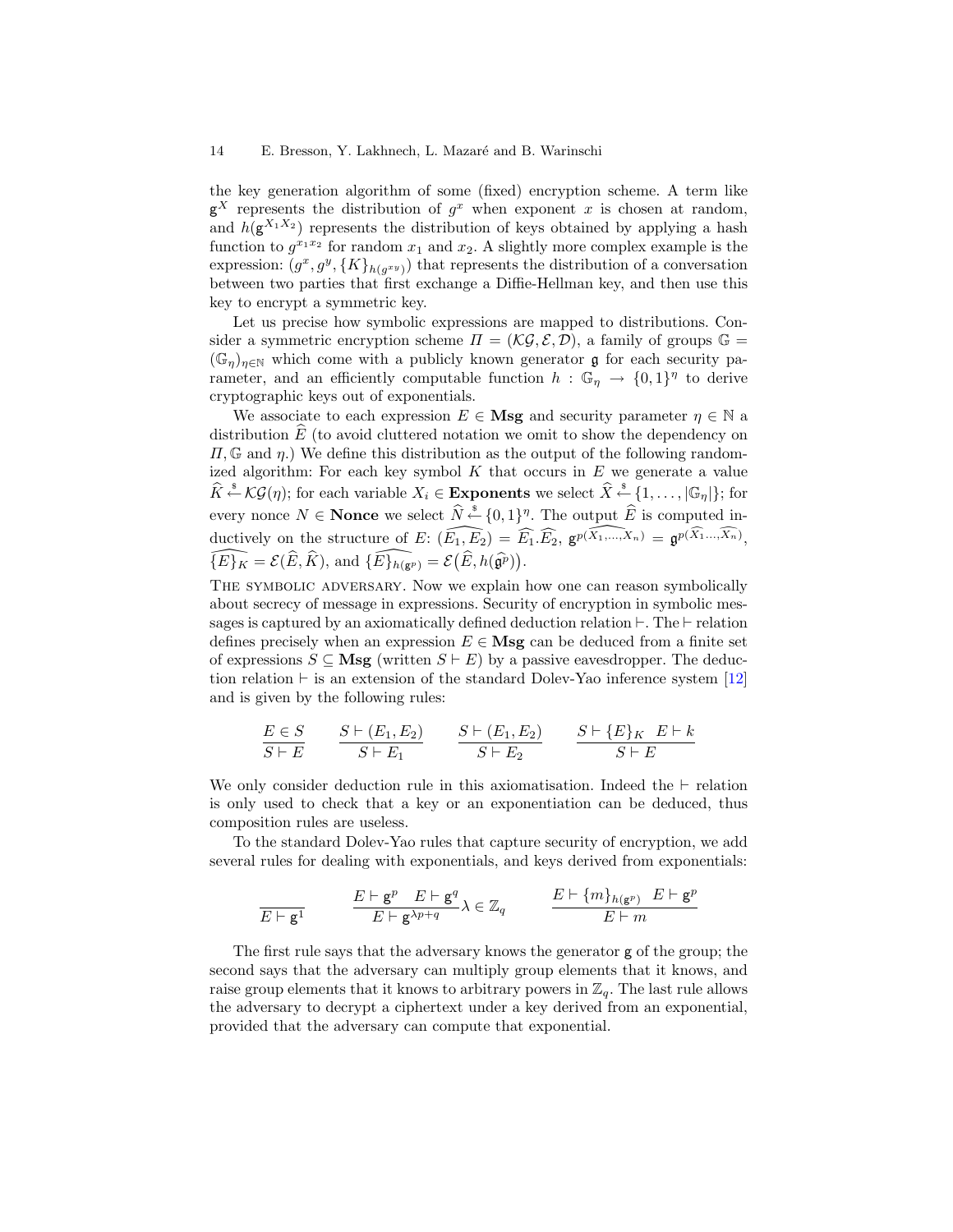Symbolic equivalence of expressions. In a symbolic expression, the information revealed via  $\vdash$  can be characterized using *patterns* [\[1](#page-16-0)[,17\]](#page-17-13). Intuitively, the pattern of expression  $E \in \mathbf{Msg}$  is obtained by replacing all its unrecoverable sub-expressions (those sub-expressions that occur encrypted under keys that the adversary cannot derive from E) by the symbol  $\Box$  (undecryptable). For an expression  $E \in \mathbf{Msg}$  its pattern is formally defined by the following inductive rules:

| $pattern((E_1, E_2)) = (pattern(E_1), pattern(E_2))$                |                                                                      |
|---------------------------------------------------------------------|----------------------------------------------------------------------|
| $pattern({E'}_K) = {pattern(E')}_K$                                 | if $E \vdash K$                                                      |
| $pattern({E'}_K) = {\Box}_K$                                        | if $E \nvdash K$                                                     |
| $pattern({E'}_{h(\mathbf{g}^p)}) = {pattern(E')}_{h(\mathbf{g}^p)}$ | if $E \vdash g^p$                                                    |
| $pattern({E'}_{h(\mathbf{g}^p)}) = {\square}_{h(\mathbf{g}^p)}$     | if $E \not\models g^p$                                               |
| $pattern(E') = E'$                                                  | if $E' \in \text{None} \cup \text{Keys} \cup \text{g}^{\text{Poly}}$ |

Two expressions  $E_1, E_2 \in \mathbf{Msg}$  are deemed symbolically equivalent if they have the same pattern (an adversary can gather the same information out of both expressions):  $E_1 \equiv E_2$  if and only if  $pattern(E_1) = pattern(E_2)$ .

We would like to claim that equivalent expressions have associated indistinguishable distributions. However, the equivalence defined above is too stringent: For example, expressions  $(K_1, \{K_1\}_{K_2})$  and  $(K_2, \{K_2\}_{K_3})$  are different, although they clearly have equal distributions. The solution is to relax the equivalence by allowing renaming of key and nonce symbols (and even renaming of polynomials). The above expressions become equivalent by renaming (in the first expression)  $K_1$  and  $K_2$  to  $K_2$  and  $K_3$ , respectively.

Renaming the polynomials that occur in exponentials is more subtle. Notice that we would like to identify the expressions  $E_1 = (\mathbf{g}^{X_1}, \mathbf{g}^{X_2}, \mathbf{g}^{X_1 X_2})$  and  $E_2 =$  $(g^{X_1}, g^{X_2}, g^{X_3})$  by renaming the polynomial  $X_1X_2$  to the polynomial  $X_3$  (this models the DDH assumption). However not all renamings of polynomials should be considered valid: the expression  $E_1$  and  $E_3 = (\mathbf{g}^{X_1}, \mathbf{g}^{X_2}, \mathbf{g}^{X_1+X_2})$  (which are distinguishable since the linear dependency that the adversary can observe in the second expression is absent in the first expression) should not be made indistinguishable by mapping for example  $X_1X_2$  to  $X_1 + X_2$ . Based on the intuition that underlies our main theorem, we only consider linear dependence preserving injective renamings of polynomials (which are renamings that preserve all linear dependencies in the original expression).

Definition 13 (Linear dependance preserving renamings). Let  $E$  be an expression and  $\sigma$ : poly(E)  $\rightarrow$  Poly be an injective renaming of the polynomials in E. Then  $\sigma$  is said to be linear dependence preserving (ldp) if:

$$
\forall p_1, p_2, \dots, p_n \in poly(E), \ \forall a_1, \dots, a_n, b \in \mathbb{Z}, \ \sum_{i=1}^n a_i \cdot p_i = b \Leftrightarrow \sum_{i=1}^n a_i \cdot p_i \cdot \sigma = b
$$

For the expression  $E_1$  given above, it can be verified that  $\sigma$  defined by  $\sigma(X_1)$  =  $X_1, \sigma(X_2) = X_2$  and  $\sigma(X_1X_2) = X_3$  is ldp whereas if we set  $\sigma(X_1X_2) = X_1+X_2$ ,  $\sigma$  the resulting renaming is not.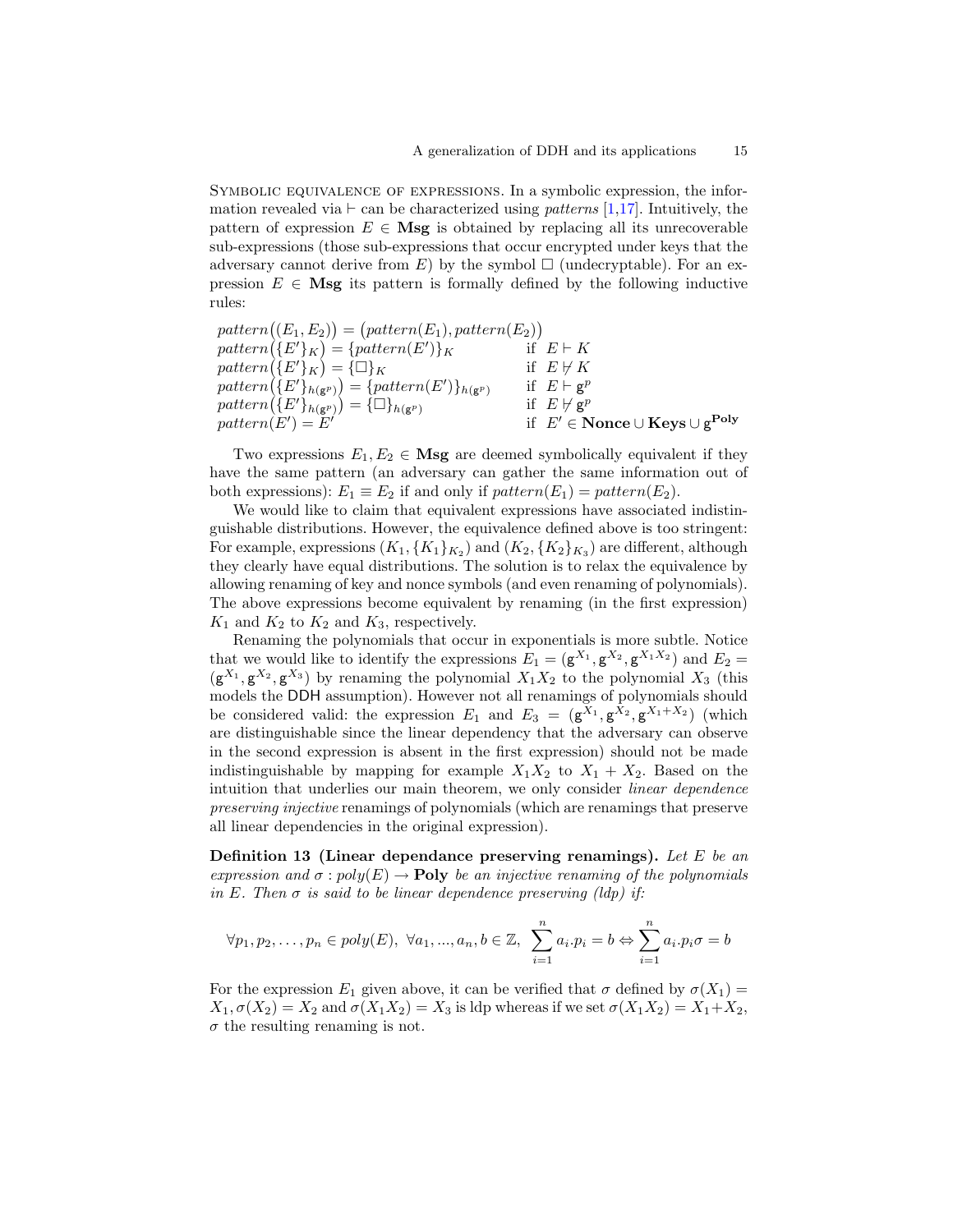We say that two expressions  $E_1$  and  $E_2$  are *equivalent up to renaming*, and we write  $E_1 \cong E_2$  if there exists a renaming  $\sigma$  that is injective on the sets of nonces, keys, and injective and dependence preserving on the set of polynomials, such that  $\sigma(m) \equiv n$ .

Soundness Theorem. We are now ready to state our soundness theorem. Similarly to the original paper of Abadi and Rogaway [\[1\]](#page-16-0), we implement encryption using a scheme that besides being IND-CPA secure also hides the length of the plaintext. We write IND-CPA<sup>\*</sup> for the resulting security notion. We emphasize that we use the additional requirement only for simplicity  $-$  this requirement can be easily lifted by refining the pattern definition as in [\[18](#page-17-15)[,17\]](#page-17-13). The implementation that we consider uses a family of groups where the DDH problem is (asymptotically) hard. Finally, we require that the key derivation function  $h$ is such that  $\mathcal{KG}(\eta)$  and  $h(\mathfrak{g}^r)$  output equal distributions when r is selected at random. The soundness result holds for acyclic expressions, that is expressions where encryption cycles do not occur.

**Definition 14 (Acyclic expression).** An expression  $E$  is acyclic if the two following conditions are satisfied:

- 1. If p is a polynomial such that  $h(g^p)$  occurs as an encryption key in E, then p is not a linear combination of the polynomials that occur in E (and are different from  $p$ ).
- 2. There exists an order  $\prec$  between keys and polynomials from poly(E): if u appears encrypted using v or  $g^v$  then  $u \prec v$ . This order must not have any cycles.

The first condition is intended to avoid encryptions in which the plaintext and the encryption key are linearly dependent, as for example in  $\{g^{X_1}, g^{X_1+X_2}\}_{h(g^{X_2})}$ . It can be easily shown that the occurrence of such a ciphertext can reveal the encryption key without contradicting IND-CPA-security of the encryption scheme.

The next theorem establishes the main result of this section: the distributions of equivalent expressions are computationally indistinguishable.

Theorem 15 (Symbolic equivalence implies indistinguishability). Let  $E_1$  and  $E_2$  be two acyclic expressions, such that  $E_1 \cong E_2$ . Let  $\Pi$  be a symmetric encryption scheme that is IND-CPA<sup>\*</sup> secure and G be a group such that the DDH assumption holds, then  $E_1 \approx E_2$ .

To appreciate the power that the above soundness theorem provides, consider the expression:

<span id="page-15-0"></span>
$$
E(F)=\left({\tt g}^{X_1},{\tt g}^{X_2},{\tt g}^{X_3},{\tt g}^{X_1X_2},{\tt g}^{X_1X_3},{\tt g}^{X_2X_3},\{{K}\}_{h({\tt g}^{X_1X_2X_3})},\{{F}\}_{K}\right)
$$

where  $F$  is some arbitrary expression. Expression  $E$  represents the transcript of the executions of the following (toy) protocol: three parties with secret keys  $X_1$ ,  $X_2$  and  $X_3$  first agree on a common secret key  $h(\mathbf{g}^{X_1 X_2 X_3})$  (by broadcasting the first 6 messages in the expression). Then, one of the parties generates a new key K which it broadcasts to the other parties encrypted under  $h(\mathbf{g}^{X_1 X_2 X_3})$ . Finally,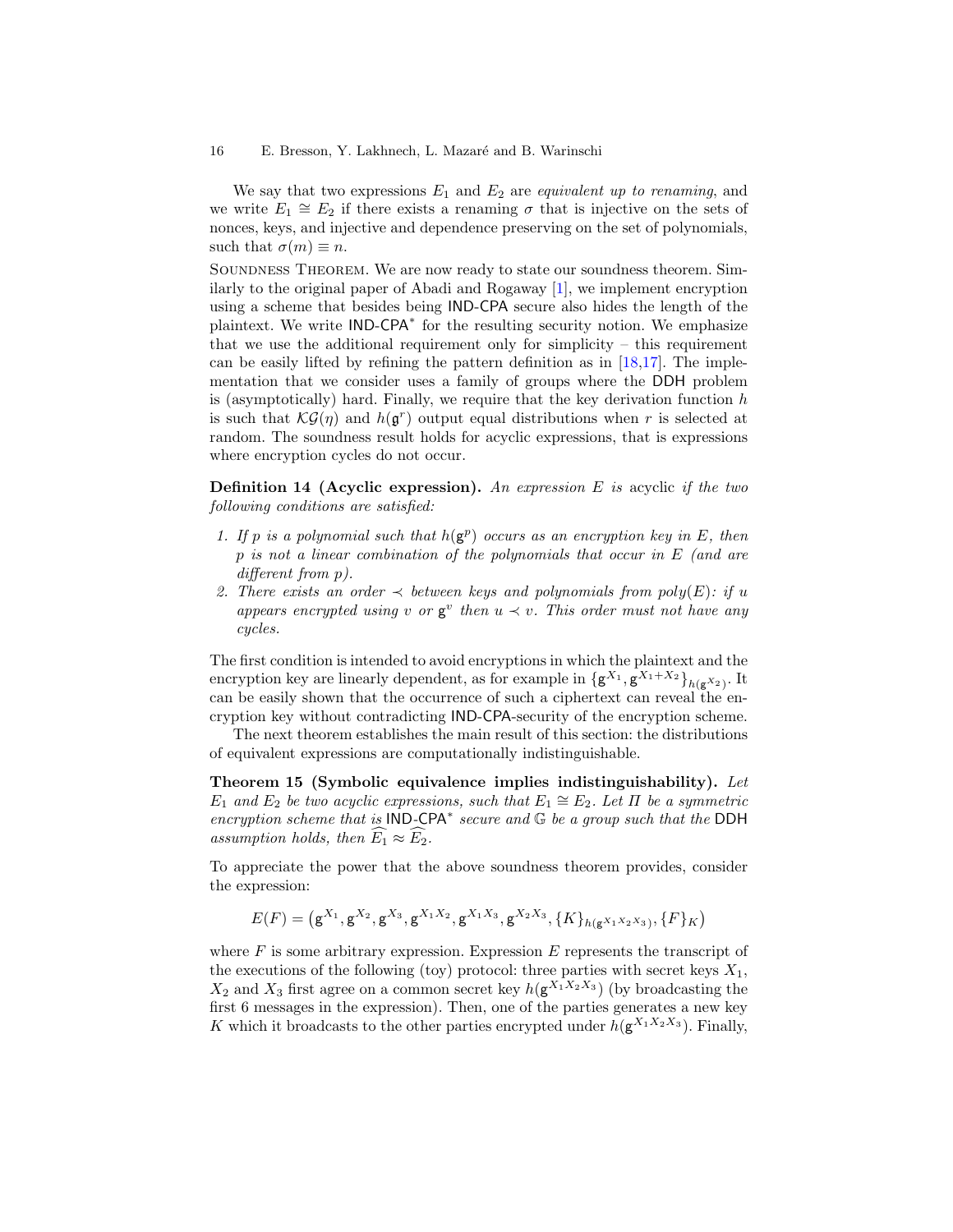one of the parties, sends some secret expression  $F$  encrypted under  $K$ . To argue about the security of the secret expression (against a passive adversary) it is sufficient to show that the distributions associated to the expressions  $E(F)$  and  $E(0)$  are indistinguishable.

Although conceptually simple, a full cryptographic proof would require several reductions (to DDH and security of encryption), and most likely would involve at least one hybrid argument (for proving the security of encrypting  $K$ under  $h(g^{X_1 X_2 X_3})$ . The tedious details of such a proof can be entirely avoided by using our soundness theorem: it is straightforward to verify that  $E(F) \cong E(0)$ , and this procedure can be automated. Since  $E(F)$  is acyclic, the desired result follows immediately by Theorem [15.](#page-15-0)

### 5 Conclusion

In this paper we propose a significant generalization of the DDH problem. We show that in most of the important cases our generalization is not harder than the classical two-parties DDH. As applications, we demonstrate that our generalization enables simple and tight security proofs for several existing key exchange protocols. Moreover, the generalization is instrumental in obtaining a computational soundness theorem that deals with exponentiation and Diffie-Hellman-like keys. We leave as an interesting open problem the question of how to extend this last result to the case of active adversaries.

Acknowledgments We would like to thank Mihir Bellare, Mathieu Baudet and anonymous reviewers for useful comments and suggestions. Some of the research was carried out while the fourth author was with LORIA, INRIA Lorraine in the CASSIS group. He was supported by ACI Jeunes Chercheurs JC9005 and ARA SSIA Formacrypt.

### References

- <span id="page-16-0"></span>1. M. Abadi and P. Rogaway. Reconciling two views of cryptography (the computational soundness of formal encryption). In IFIP TCS2000, pp. 3–22.
- <span id="page-16-5"></span>2. F. Bao, R. Deng, and H. Zhu. Variations of Diffie-Hellman problem. In ICICS 2003, pp. 301–312.
- <span id="page-16-6"></span>3. M. Bellare, A. Boldyreva, and S. Micali. Public-key encryption in a multi-user setting: Security proofs and improvements. In EUROCRYPT '00, pp. 259–274.
- <span id="page-16-1"></span>4. M. Blum and S. Micali. How to generate cryptographically strong sequences of pseudo-random bits. SIAM J. of Computing, 13:850–864, 1984.
- <span id="page-16-4"></span>5. D. Boneh, X. Boyen, and E.-J. Goh. Hierarchical identity based encryption with constant size ciphertext. In EUROCRYPT '05, pp. 440–456.
- <span id="page-16-3"></span>6. E. Bresson, O. Chevassut, and D. Pointcheval. Group Diffie-Hellman key exchange secure against dictionary attacks. In ASIACRYPT '02, pp. 497-514.
- <span id="page-16-2"></span>7. E. Bresson, O. Chevassut, and D. Pointcheval. The group Diffie-Hellman problems. In SAC 2002, pp. 325–338.